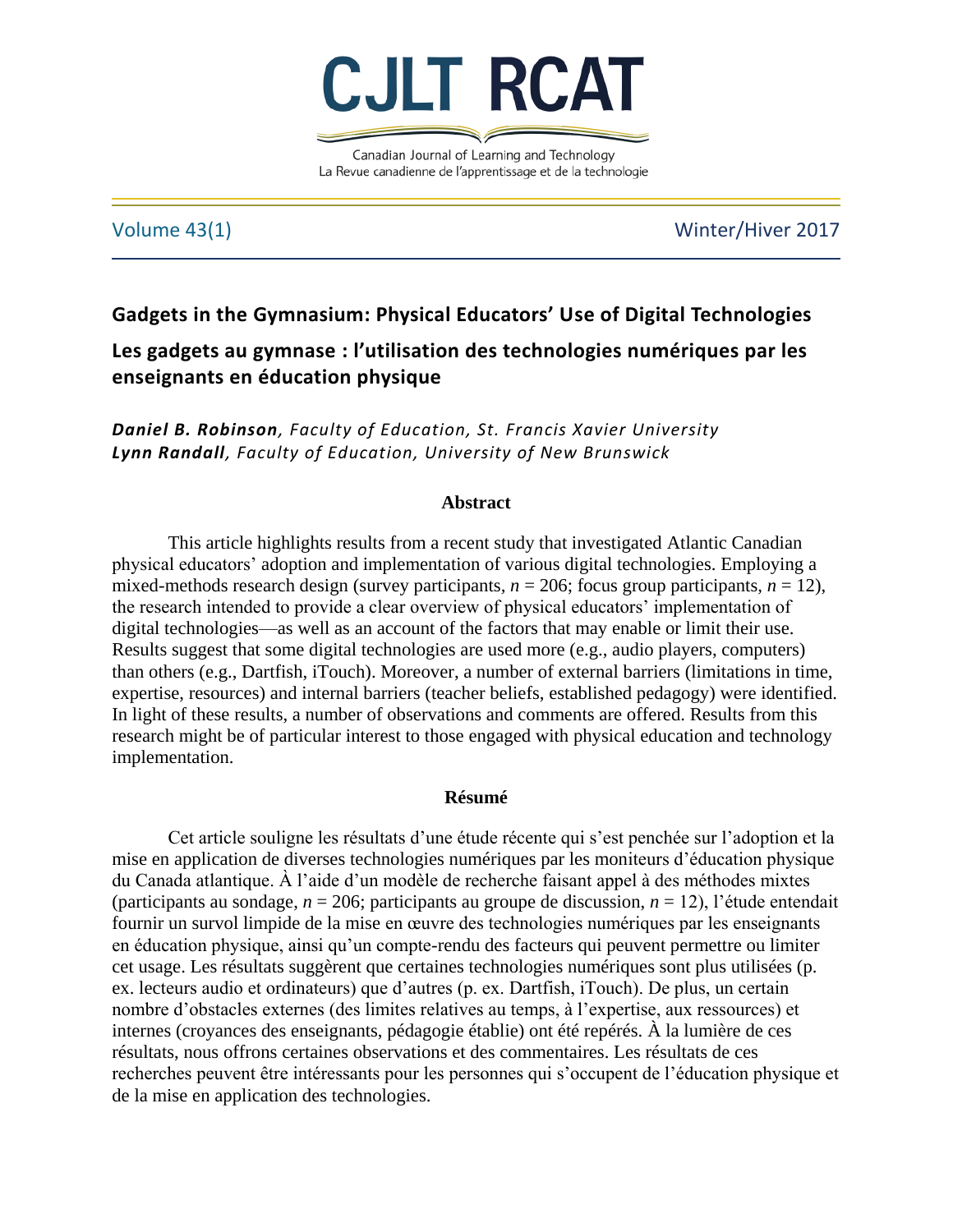# **Introduction**

For many years, a small number of simple electronic technologies enjoyed a presence within Canadian physical education programs. Some examples included stereos with analog record players and, following that, cassette players. More recently, these now-dated technologies have largely been replaced by smaller and more user-friendly digital technologies such as compact disc (CD) players and MP3 players (especially iPods). Moreover, additional digital technologies have been gaining popularity within physical education. For instance, consider the now-familiar use of computers and tablets (especially iPads and SmartBoards), movement-based gaming technologies (e.g., Nintendo Wii, Just Dance), fitness trackers (e.g., heart rate monitors, pedometers, Fitbits, accelerometers, applications [MyFitnessPal]), video analysis software and applications (e.g., Dartfish, Coach's Eye), as well as a number of other applications related to physical education. The utilization of newly developed hardware and software (programs and applications) within physical education programs is, seemingly, becoming more promising and common.

Certainly, there are many opportunities for physical educators to adopt and implement digital technologies in their programs. However, despite the potential possibilities, many physical educators are unconvinced of their benefit, hence adoption has been slow by some (Thomas & Stratton, 2006; Wyant, Jones, & Bulger, 2015). Still, given the burgeoning popularity, and the emerging possibilities of technologies within physical education, we set out to investigate Atlantic Canadian physical educators' implementation of them within their own physical education contexts. This investigation aimed to allow for an improved understanding of the digital technologies used and/or disregarded by the region's physical educators. Employing a mixed-methods research design, the research intended to provide a clear overview of physical educators' implementation of these digital technologies—as well as an account of the factors that may enable or limit their use.

#### **Popular Digital Technologies in Physical Education**

Attending to (and defining) digital technologies within physical education presents some challenges. First, the pace at which these technologies change results in two logical consequences: some are no longer as popular in use (e.g., Dartfish) and others, at the time of the research, were not yet as popular as they are today (e.g., Fitbits). Second, with this pace of development, categorizing digital technologies is becoming less of a straightforward task. For example, given that many of these digital technologies house central processing units (CPUs), most could be labelled as computers. Relatedly, smaller tablets, larger iPods, and popular smartphones (especially iPhones) perform many of the same functions. As a consequence, attempting to differentiate them and their uses can easily become a futile effort. Nonetheless, and without discounting these limitations, below we offer a brief overview of some of the most popular digital technologies used within physical education. These include computers, tablets and their applications, MP3s/iPods, video and/or audio players, exergaming, fitness tracking, and Dartfish. We recognize that some of these are hardware, others software, and others a necessary combination of the two. We also recognize that there are others that exist (e.g., Fitnessgram, global positioning systems [GPSs], etc.); we chose to focus upon these seven.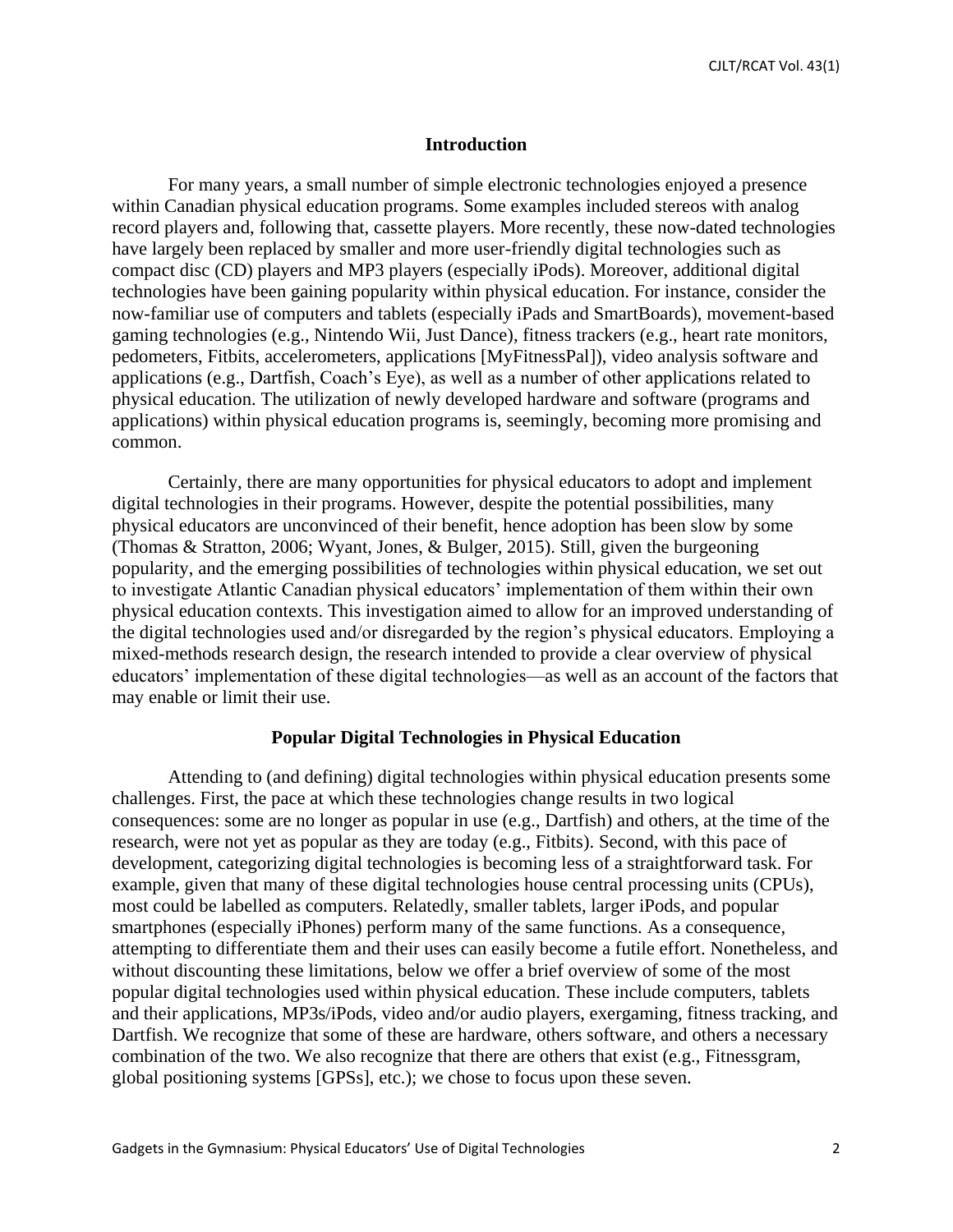CJLT/RCAT Vol. 43(1)

# **Computers**

Given the language limitation offered above, we suggest that providing a clear description of *our* conception of a "computer" is a helpful exercise. Herein then, by computer we are referring to a desktop or laptop personal computer. Physical educators rely largely upon computers for planning, teaching, and management purposes. This includes accessing the Internet (or a school-site intranet) for planning (or locating) a lesson or unit, streaming a video for students to view, or inputting student information (e.g., grades) into a database. Though these multiple uses exist, research has suggested that physical educators' primary use of computers has been to input student information into databases (Thomas & Stratton, 2006). When considered alongside all of the other potential digital technologies, physical educators are most likely to use this technology—due to both the requirement to do so, but also because of the relative familiarity and ease of using this now-ubiquitous resource (Goktas, 2012).

#### **Tablets (iPads) and Applications**

Of all tablets available, Apple's iPad dominates the education market share for tablets in North America. This is especially true within Canada, where the iPad has captured over 90% of the education market (Khaddage, 2013). Perhaps one of the greatest strengths of the iPad (as well as any non-iOS tablet) is the seemingly infinite number of applications available for it. Indeed, there are tens of thousands of applications in the Apple App Store related to healthcare and fitness (Cummiskey, 2011). With so many possibilities, navigating through the Apple App Store presents a daunting task. However, a number of pedagogues have identified some of the most relevant applications for physical educators (e.g., see Chorney, 2014; Cummiskey, 2011). Though tablets have a number of useful functions (including video and/or audio recording and playback), applications arguably present the most unique possibilities for incorporating digital technologies into physical education. Unfortunately, even though plenty of applications exist, there is an obvious lack of research literature related to their use by physical educators.

#### **MP3s/iPods**

Remembering the "overlap" between MP3s/iPods, smartphones, and tablets, some have focused upon the use of iPods within physical education. For example, Forrest (2009) researched neophyte physical educators' reflective practices when teaching with a games-centred approach by having them audio-record their prompting questions and dialogue during their lessons. In this scenario, Forrest found the technology to be a useful tool in helping physical educators improve their own practice. Others have suggested iPods might be used to send and receive podcasts related to physical education content—this as a "solution" to address the ever-diminishing "face time" available for physical education instruction (Mears, 2009). As is the case with many of these other digital technologies, though anecdotal accounts may suggest many successful and positive uses for iPods, empirical evidence is wanting (Crawford & Fitzpatrick, 2015).

# **Video and/or Audio Players**

Some have observed that there exists a dearth of research information related to the use of digital video within physical education (e.g., see Green, 2002) though others (e.g., Weir & Connor, 2009) have suggested the benefits of using digital video are plentiful. These benefits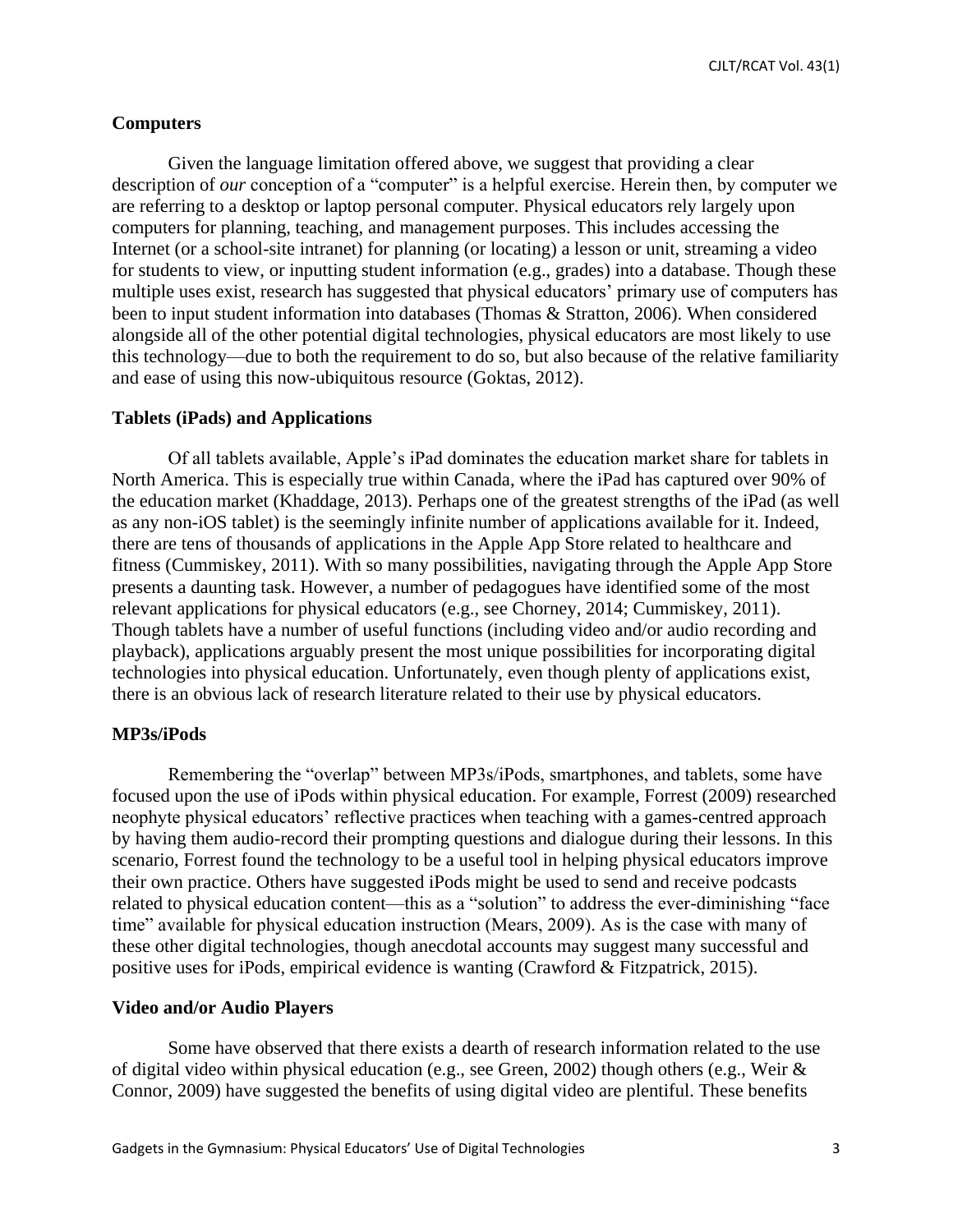include the ability to highlight correct technique and offer corrective feedback to students (Palao, Hastie, Guerrero Cruz, & Ortega, 2015; Weir & Connor, 2009). For example, Tearle (2003) has found students benefited from being able to see movement in discrete and whole parts demonstrated by a video of a model or target exemplar. Despite these potential uses, Thomas and Stratton (2006) have found that physical educators' primary use of digital video has been for recording and summative assessment purposes. Similarly, Tearle and Golder (2008) have found the most common uses to be digital recording, video playback, and subject videos; video analysis is used by a comparatively small percentage of physical educators. It seems that some of the best potential uses are the ones least likely to be used. It is also worth noting that while students and their physical educators have found the best aspect of digital video to be its ability to enable performance feedback, they also have both suggested that the worst aspect was that it is simply too time consuming (Palao et al., 2015; Tearle & Golder, 2008; Weir & Connor, 2009).

#### **Exergaming**

Movement-based gaming technologies, also labelled as exergaming technologies, have been increasing in popularity within physical education programs for over a decade (Hayes & Silberman, 2007; Perlman, Forrest, & Pearson, 2012). Physical educators have introduced exergaming into their classes due to their perceived affective attributes (i.e., they can be fun; Dickey, 2005) and physical benefits (e.g., they can increase physical activity; Fogel, Miltenberger, Graves, & Koehler, 2010). Despite such claims about the benefits of exergaming within physical education (see also Staiano & Calvert, 2011), results related to these outcomes, as well as learning course content, are limited and equivocal (Baranowski, Buday, Thompson, & Baranowski, 2008; Ennis, 2013; Papastergiou, 2009). Consequently, Active Healthy Kids Canada's position statement suggests that active video games should *not* be a strategy to increase physical activity in children and youth. (Chaput et al., 2013).

#### **Fitness Trackers**

A number of devices are available to help individuals track their level of physical activity. These include, but are not limited to, the following: pedometers (to track number of steps taken), accelerometers (to track frequency, intensity, and duration of activity), heart rate monitors (to track heart rate as an indication of exercise intensity), and Fitbits (to track steps taken, distance covered, calories burned, and sleep accumulated, among other measures). Some devices, like heart rate monitors, are costly. This unfortunate barrier alone might prevent such technologies from being more widely used within school communities. Evidence suggests that simply having heart rate monitors in use increases both students' physical activity and their motivation to be physically active (Clapham, 2011; Clapham, Sullivan, & Ciccomascolo, 2015; Janz, 2002; Partridge, King, & Bian, 2011).

A much more common and inexpensive fitness tracking device is the pedometer. Pedometers became so popular at the turn of the century that a number of related teacher resources were soon developed. These included lesson plans specifically designed to incorporate pedometer use in physical education classes (Pangrazi, Beighle, & Sidman, 2003). The inexpensive nature, and wide availability, of pedometers likely contributed to their use and popularity. However, despite their ease-of-use, research has demonstrated that physical educators' perspectives of using pedometers can become negative after using them in class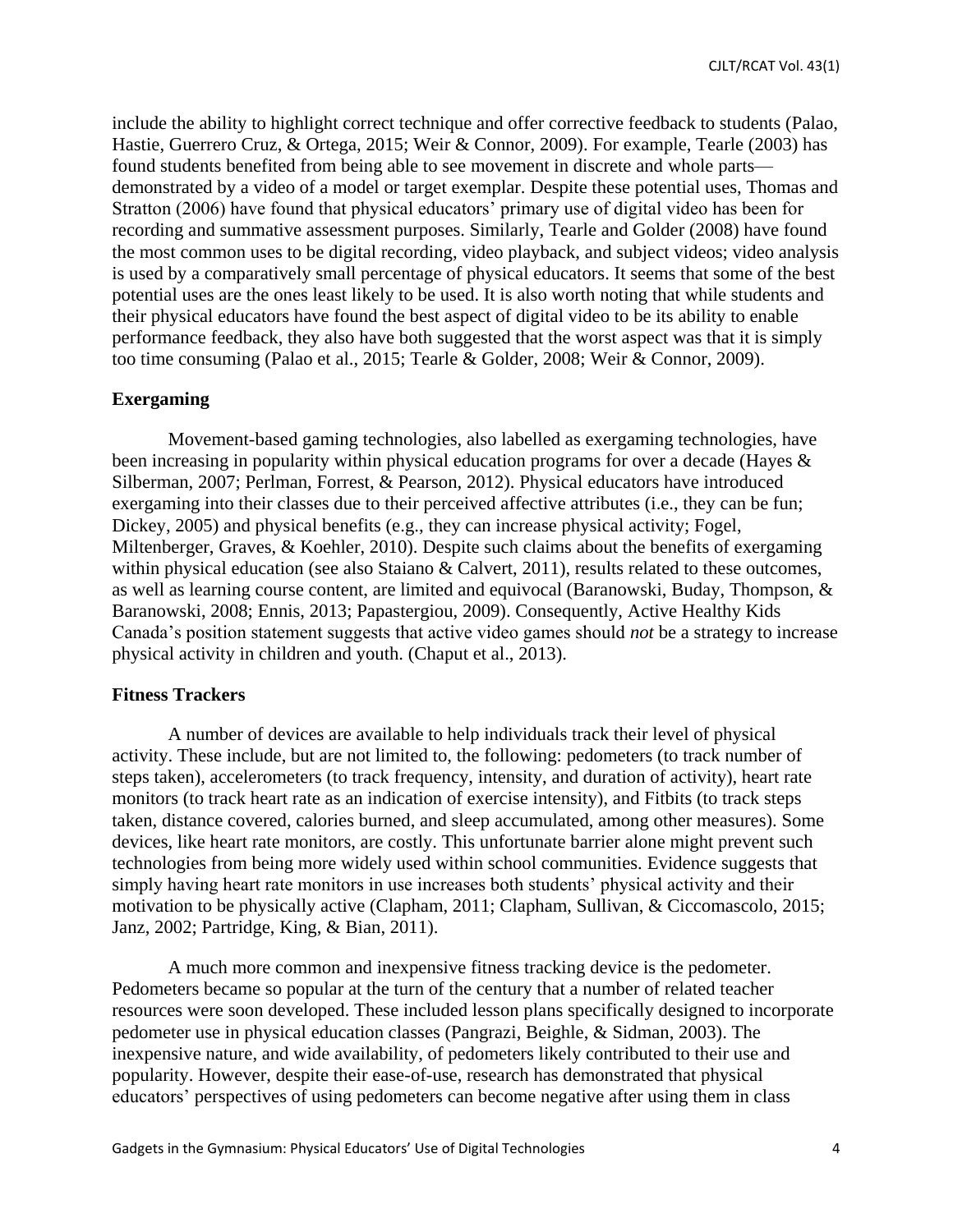(McCaughtry, Oliver, Dillon, & Martin, 2008; Partridge et al., 2011). Initially foreseeing few difficulties, physical educators have identified a number of practical limitations, including complications with measurement, accuracy, and difficulties in systematically retrieving data and devices (Partridge et al., 2011).

#### **Dartfish**

Dartfish is a popular motion analysis software program. It is essentially a video-recording technology package that allows for immediate feedback to learners (and/or subsequent movement analysis) using digital video (Thomas & Stratton, 2006). Given the more-complex nature of this digital video technology, some have recognized that training in how to use the resource is insufficient; physical educators also need "the basic knowledge of how to apply teaching principles to the results of the data collected" (Thomas & Stratton, 2006, p. 630). Moreover, Dartfish's focus upon "mechanistic breakdowns of fundamental movements" (Lloyd, 2011, p. 77) risks luring physical educators away from the broader goals of physical literacy. Still, it is worth noting that recent research found that physical educators who employed Dartfish unanimously suggested that its implementation enhanced student learning in physical education (Harris, 2009; Palao et al., 2015).

# **Investigating Digital Technology Use Amongst Physical Educators**

As is evident in the review above, there is a limited but growing body of research related to technology and physical education. Much of the existing research has focused on attempts to increase physical educators' use of technology, or ways to improve technology use and teacher efficacy (Martin, McCaughtry, Kulina, Cothran, & Faust, 2008; McCaughtry et al., 2008; Morgan, Pangrazi, & Beighle, 2003). There still exists limited literature related to the extent to which physical educators are using digital technologies. Additionally, there is a notable absence of published research related to how and why physical educators choose to (or choose not to) use various digital technologies. Lastly, the vast majority of technology-related physical education research published to date has been conducted in the United States. This is likely the result of the United States' national education standards requiring teachers to be able to effectively implement technology into their teaching (National Council for the Accreditation of Teacher Education [NCATE], 2013; National Association for Sport and Physical Education [NASPE], 2009a, 2009b). Canada has no such national standards, and perhaps that is why there is a lack of research addressing the Canadian context. Given the aforementioned limitations in the research literature, this research set out to explore the extent to which physical educators in Atlantic Canada use digital technologies, the types of technologies they employ, their thoughts on their usefulness, as well as enablers and barriers to their use.

# **Study Design**

A sequential explanatory mixed-methods approach (Creswell, 2005) was utilized for this study (see Figure 1). This two-phase process allowed secondarily collected qualitative data to elaborate upon the initially collected quantitative and qualitative data (Creswell, 2005). Initial data were collected from a large group of physical educators through the use of a cross-sectional survey design. The survey instrument, the Atlantic Canada Physical Education Survey (ACPE Survey), was comprised primarily of single response and Likert-type questions; a small number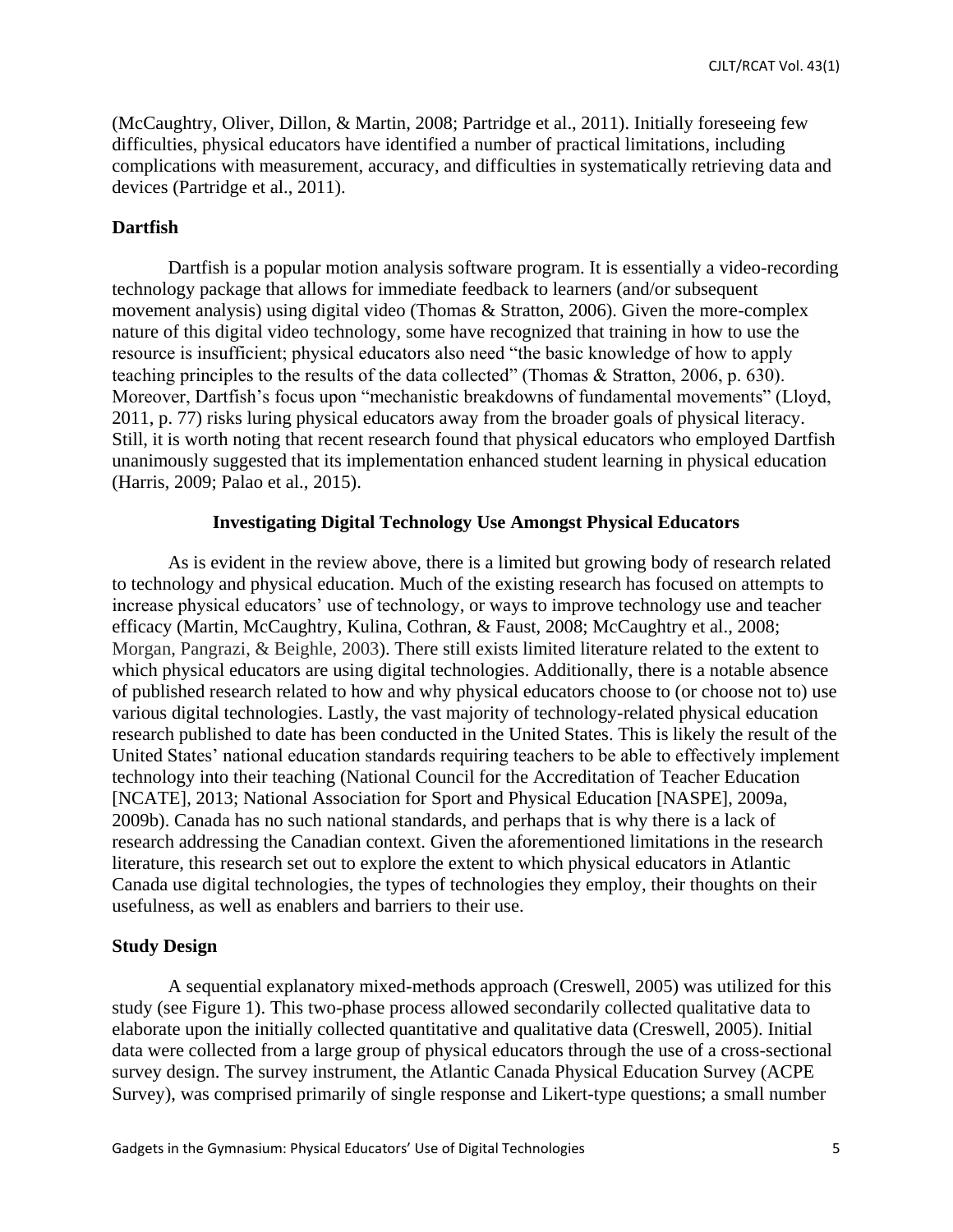of open-ended questions were also included. Secondary data were collected from a smaller group of physical educators through the use of on-line focus group interviews. The research was first reviewed by three universities' research ethics boards and found to be in compliance with the *Tri-Council Policy Statement: Ethical Conduct for Research Involving Humans*.



*Figure 1*. Sequential explanatory mixed-methods study design.

**The survey.** An on-line survey was sent to approximately 1,000 Atlantic physical education teachers (New Brunswick ≈ 325, Newfoundland and Labrador ≈ 200, Nova Scotia ≈ 425, Prince Edward Island  $\approx$  75). These numbers represent the data the presidents of the four Atlantic provincial physical education associations had on their membership lists. From the approximately 1,000 emails sent out, 206 teachers (102 male; 80 female; the remaining 24 elected not to answer) logged into the survey and agreed to participate, representing approximately one fifth of the population of physical educators in Atlantic Canada who belong to their respective provincial associations. Of these, 79 (42% of respondents) were from Nova Scotia, 73 (39%) were from New Brunswick, 20 (11%) were from Newfoundland and Labrador, and 15 (8%) were from Prince Edward Island.

The ACPE Survey that participants were asked to complete online was derived from an established survey developed previously by Mandigo et al. (2004). The ACPE Survey was subject to a rigorous review and pilot process (see Randall, Robinson, & Fletcher, 2014; Robinson & Randall, 2016). In the broadest sense, the survey was meant to enable the researchers to infer: (a) who is responsible for teaching physical education in Atlantic Canadian schools, (b) the qualifications and experiences of Atlantic Canadian physical educators, and (c) the nature of Atlantic Canadian physical education programs. Sections of the survey focusing on physical educators' use of digital technologies included the following questions and prompts:

- How often do you use the following technologies when teaching physical education (e.g., computer, iPad, iTouch, audio/video player, exergaming, pedometer, etc.)?
- Please add any additional comments you may have about the use of technology in your physical education classes.

**On-line focus group interviews.** After the survey data were analyzed, 12 participants were purposely invited to participate in focus group interviews (New Brunswick  $= 4$ , Newfoundland and Labrador = 3, Nova Scotia = 3, Prince Edward Island = 2). This purposeful sampling (Creswell, 2005) would best be described as critical sampling (Patton, 1990); participants who might best be able to illustrate the provincial situation were chosen. That is,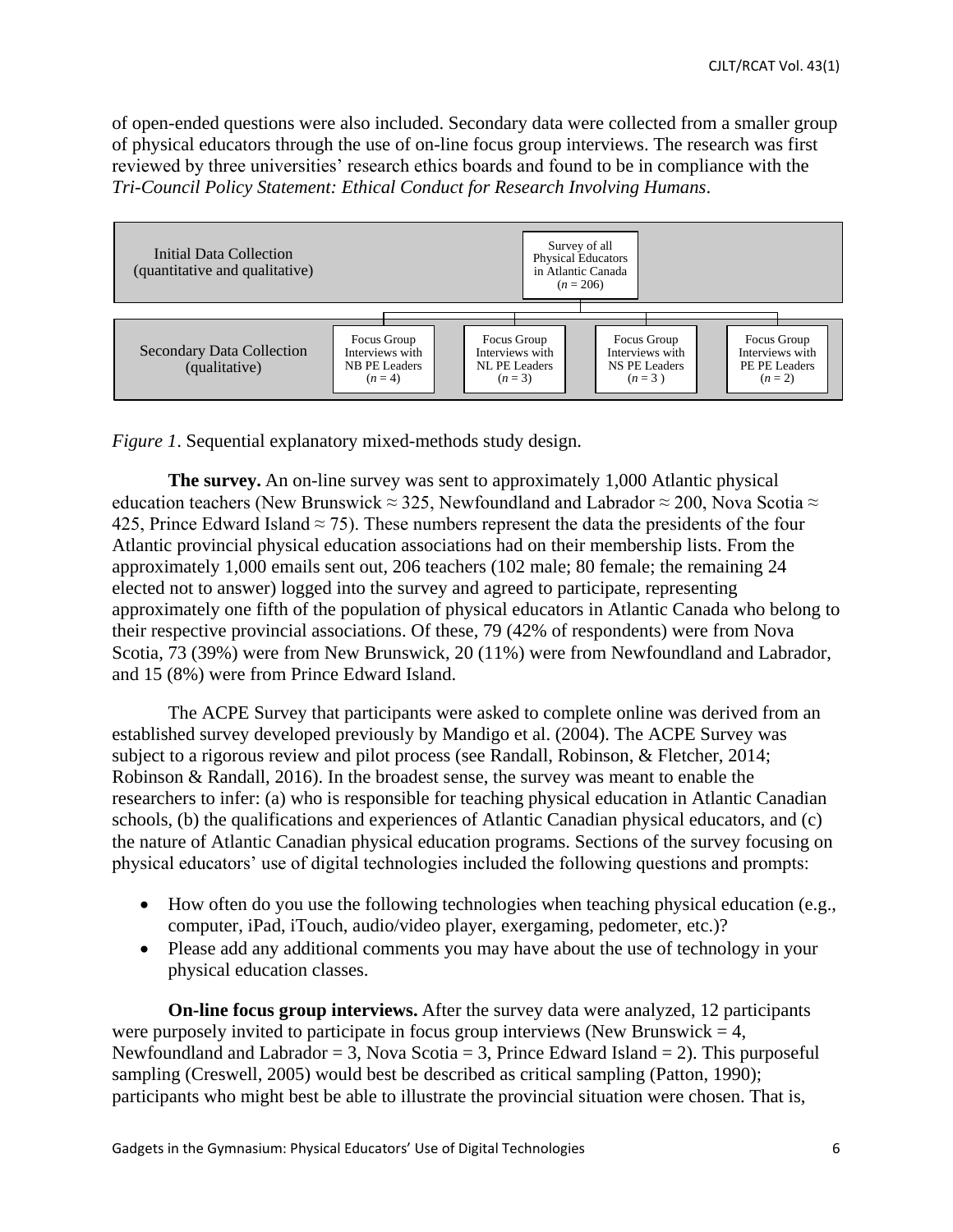these 12 participants were all current or past executive members from the four provincial professional physical education teacher associations, or were highly recommended from the provincial presidents as teachers who were considered leaders in their respective provinces.

In total, eight on-line focus group interviews were conducted with the 12 focus group participants. The length of these eight interviews ranged from 62 minutes to 133 minutes. Four separate focus groups, each representing one of the four Atlantic provinces, participated in two on-line focus groups each. Examples of the guiding questions for the on-line focus group interviews included:

- Tell us about how you currently use digital technology?
- How do you use digital technologies when you teach physical education?
- What barriers exist that prevent you from using various digital technologies in physical education?
- What should the gymnasiums of the future look like (with respect to technology)?
- How should technology be a part of physical education in the future?

#### **Data Analysis**

Descriptive statistical procedures such as frequency scores, means, and standard deviations were employed for many of the survey responses. Responses to open-ended questions consisted primarily of short sentences and, where appropriate, similar responses were tallied or the responses were grouped/categorized by common theme. On-line focus group interviews were transcribed verbatim. Searching for commonalities, original insights, and patterns, physical educators' responses were read multiple times while elements were coded into "emerging" themes.

# **Results**

#### **Initial Data Collection: Survey Results**

The survey asked participants about their frequency of use of a number of digital technologies, including a computer, an iPad tablet, and video/audio players (see Table 1). Additional space was provided for participants to comment. Audio players were used most frequently, with half of all participants using them daily, and a full 81% using them at least once every week. Although used far less frequently than an audio player, the second most frequently used device was a computer with 29% of participants reporting they used a computer either daily or weekly. At the same time, slightly more (31%) also indicated they used a computer only once or twice a year. The participants reported that they rarely, if ever, used Dartfish (88% of participants reported they never used it). Other devices that participants reported rarely using (never or only 1 to 2 times per year) included exergaming devices (88%) and fitness tracking devices such as pedometers and heart rate monitors (88%). Tablets were reported to be used very infrequently with less than 10% of participants using them daily and 78% reporting they never used them.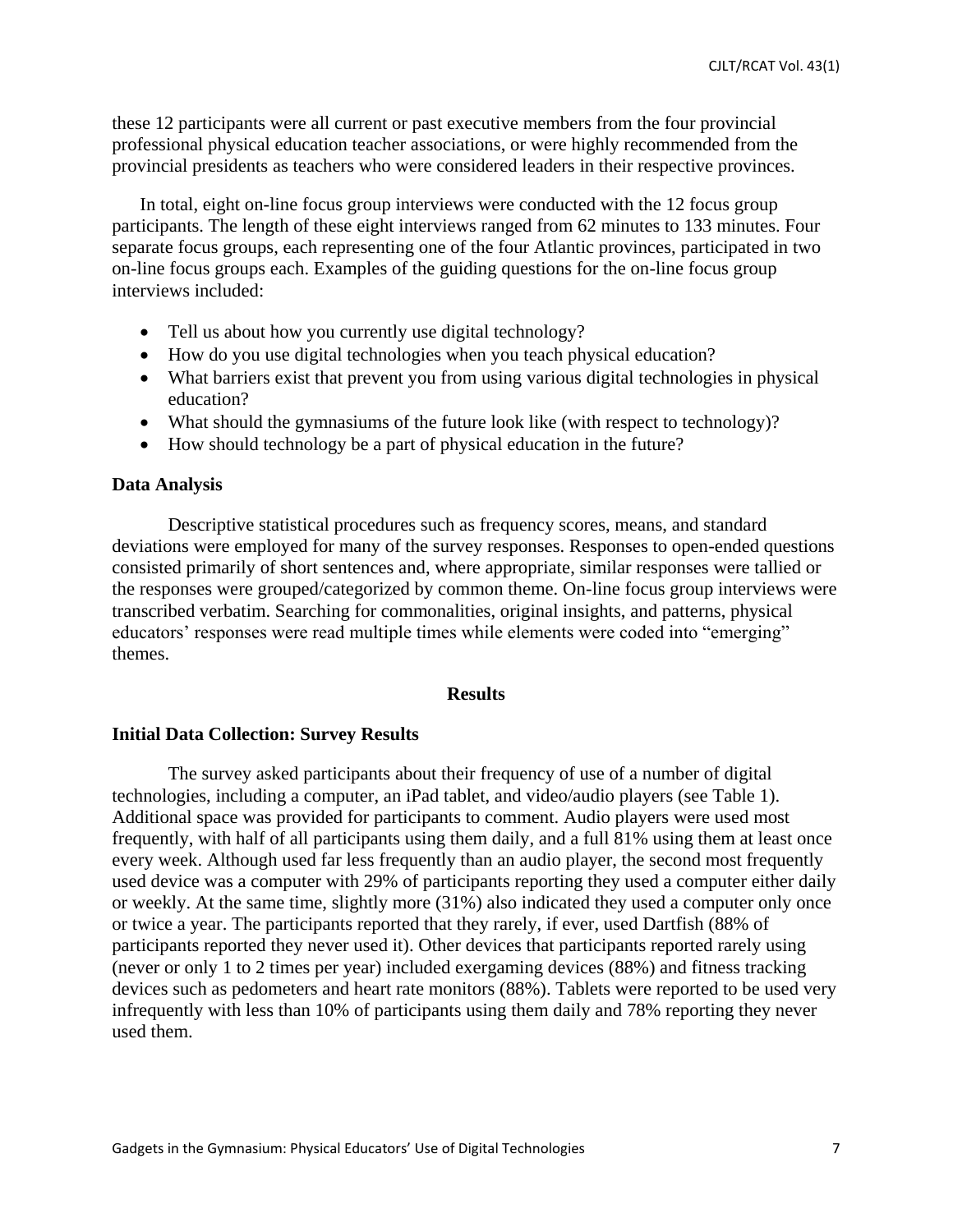# Table 1

|               | Never | Once or<br>twice a year | Monthly | Weekly | Daily |
|---------------|-------|-------------------------|---------|--------|-------|
| Computer      | 16%   | 31%                     | 24%     | 17%    | 12%   |
| iPad          | 78%   | 5%                      | 2%      | 6%     | 9%    |
| iTouch        | 80%   | 3%                      | 2%      | 9%     | 6%    |
| Audio player  | 1%    | 4%                      | 15%     | 31%    | 50%   |
| Video player  | 16%   | 41%                     | 32%     | 10%    | 1%    |
| Exergaming    | 70%   | 18%                     | 9%      | 3%     | 1%    |
| Pedometer/HRM | 35%   | 43%                     | 16%     | 6%     | 0%    |
| Dartfish      | 88%   | 9%                      | 3%      | 0%     | 0%    |

*Frequency of Physical Educators' Use of Various Technologies for Teaching*

# **Initial Data Collection: Survey Comments**

Following the survey questions related to the frequency of use of different technologies, participants had the opportunity to provide additional comments related to their use of technology. In total, 32 comments were provided. These ranged from comments that simply stated, "I use music everyday" and "GPS" to more detailed responses related to their perceived barriers. The three most common and salient themes found in the research were the following: limitations in time, expertise, and resources. Time limitations were expressed by physical educators who shared the following sorts of statements: "30 minute classes – not a lot of time to 'log in'", "Having PE for 30 minutes 2-3 times per week makes it essential to have that time be movement based and for everyone and since not everyone would have an iPad, exergame…then these things are never used." Expertise limitations were expressed by physical educators who shared the following sorts of statements: "I still need more in-servicing.", "What is dartfish?", and "I do not know what exergaming or dartfish are." Resource limitations were expressed by physical educators who shared the following sorts of statements: "We do not have the same access to technology as other schools in the district.", "My 'gym' is in a cafeteria so I have little access to many of the above technology.", "If we had more tech it would be used.", and "It is expensive. That's a barrier to use."

### **Secondary Data Collection: Focus Groups**

The follow-up focus group interviews allowed for a more in-depth inquiry into the use of digital technologies within the region. In addition to supporting the perspectives offered by the survey results, focus group discussions also alluded to additional observations. More specifically, the barriers repeatedly spoken about during the focus groups related to differential access to resources, lack of financial resources, unconvincing evidence, and established pedagogy. Following, then, is a brief overview of some of these observations.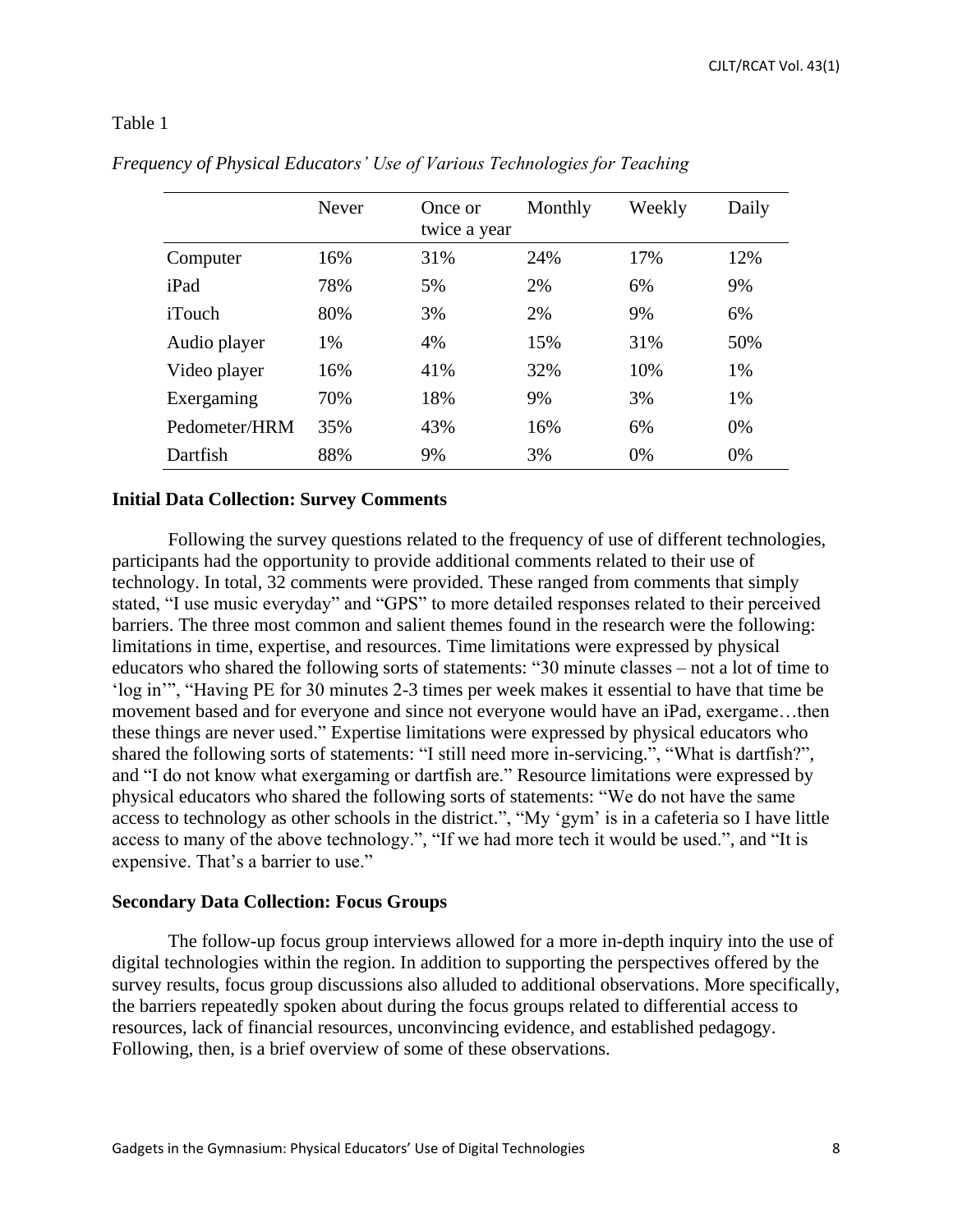**Differential access to resources.** Focus group interviews revealed that, across the four Atlantic provinces, there were considerable differences with respect to district and/or administrative support for technology integration within physical education. For example, within one province, the introduction of iPads and iPad applications was especially common within physical education (i.e., all physical educators within most school districts were given iPads):

All physed teachers have iPads. [It] does what we need it to do as far as being able to assess in the present time versus the checkboard or pen and paper methods. Also they have been doing a lot of video modeling and split classroom techniques [with the iPads]…. We use it for assessment, we use it for curriculum delivery, as well as for peer review and self-review. (Participant 3A)

In contrast, within the other three provinces, iPads were not provided to physical educators and their use within physical education was consequently limited:

We have zero support when it comes to iPads in our district. We cannot even get iPads set up on our network, let alone set up to use in the gym…. I purchased my own and they still wouldn't grant me wireless access to use it as a pilot. (Participant 1A)

**Lack of financial resources.** Technology can be expensive to acquire and, in times of strained educational budgets, finding large sums of money for the acquisition of technology can be very difficult. As one participant shared:

I agree everyone would love to have access to a SmartBoard or more than one iPad to use in your gym but typically that does not seem to be the case. Just having more finances to buy those kinds of things would definitely help. Even before the SmartBoard days I remember thinking it would be wonderful to have a class set of GPSs as opposed to rounding up a few from the community and then deal with two to three different models of GPSs trying to teach kids how to use them. Having the funding to be able to provide you with the proper tools to use technology in the class is the major barrier I think. (Participant 4B)

Participants also noted how financially difficult it was to keep up with the fast pace of change. Even if devices were acquired, keeping the devices updated was very costly. As one participant stated, "Some barriers would be finance. I mean technology is always changing. It changes kind of quick. By the time you get the technology, sometimes through fundraising, there is new technology" (Participant 2A). Similarly, once technology was acquired, the participants recognized the cost of keeping the equipment in good working condition: "The other thing is money to keep the supply of technology going and the maintenance as well. We have 525 students who are hard on equipment I guess is what I am trying to say. Getting things repaired can be tricky and costly" (Participant 4A). Another participant elaborated further, stating,

I think maintenance, too, this can be a problem as well. If you are depending on the technology sometimes it can be a hassle if you are in a situation where it cannot be maintained. If you do not have someone on staff who can actually help look after it, if you are the person who always has to maintain it, sometimes in smaller schools, you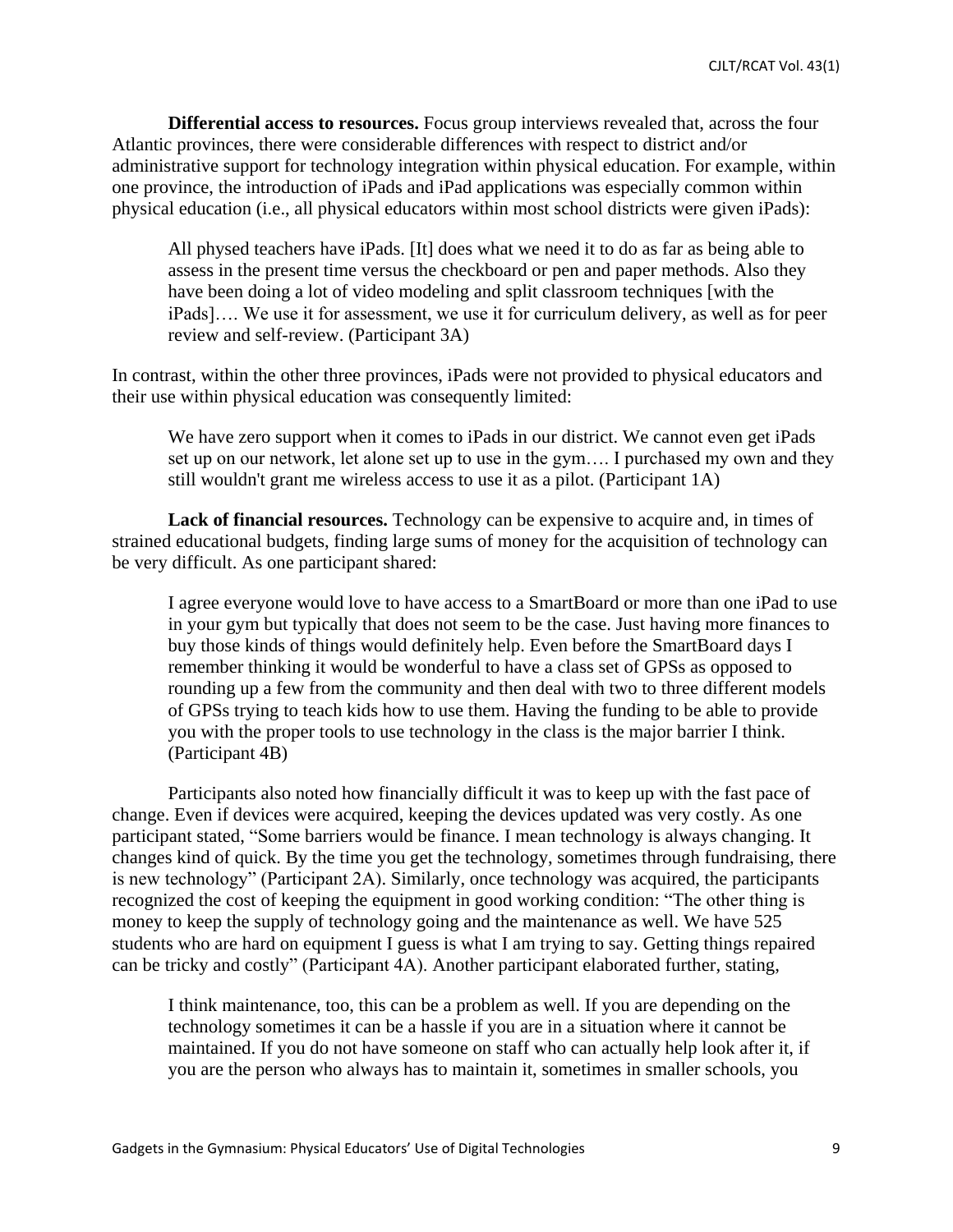might not have an opportunity to do it. Maintenance can be a barrier as well. (Participant 3A)

**Unconvincing evidence.** It was only during the interviews that the participants began to talk about some of the barriers that were directly related to teacher beliefs about technology and technology's role in the physical education classroom. More specifically, physical educators shared that they were somewhat unconvinced that technology ought to be purposefully integrated into physical education, questioning or remarking about instructional and/or activity time being "lost" to technology time: "I don't want technology to overcome what is happening. I think it can be a good teaching tool but kids still need time on task so I'm torn, I guess" (Participant 1C), and "Time. I change classes every half an hour so if I [use digital technologies] it has to be kind of a one off if I use it" (Participant 4B). No participants suggested that technology should not exist in physical education, but several participants voiced concern at the pace of expected technology implementation without adequate evidence that it was useful. For example, one participant stated, "I agree, technology is great and all but I find sometimes when a certain thing comes forward it is almost like they go 100-110% in that direction and they forget the grassroots" (Participant 1A).

Additionally, it is now commonplace to come across messages lamenting the overweight and inactive status of North Americans as a society. Being fully cognizant of these messages and noting that physical education is the only subject area that intentionally prepares and requires students to move, another group of participants questioned the various purposes of physical education and technology's role in meeting the overall objectives. For example, one participant stated,

I think it should be used as a guide or an aid just like in the classroom a book is an aid. Participant 3C and Participant 3A were saying, 'Don't lose focus on teaching, respect technology and use it for what it is useful for but don't forget your body is made for work and you need to work your body to stay healthy.' That should be the kind of way technology should be in physical education. (Participant 3B)

Near the end of one of the focus group sessions, another participant stated,

I would agree with Participant 1A and Participant 1B that we don't want to focus so much on technology that they [the students] forget about why they are actually there—to move and so on. I think a lot of our youth right now spend too much time on screen doing gaming and so on, and are just not active enough. (Participant 1C)

For this group of physical educators, students moving for a larger percentage of class time was important and they looked suspiciously upon technology as one way to impede upon this movement time.

**Established pedagogy.** Many physical educators have developed pedagogical practices and routines that have allowed them to deliver the curriculum in a manner that works for them. In some cases, introducing technology forces these established practices to change and some of the participants shared that they were not comfortable with this change. Consider, for example: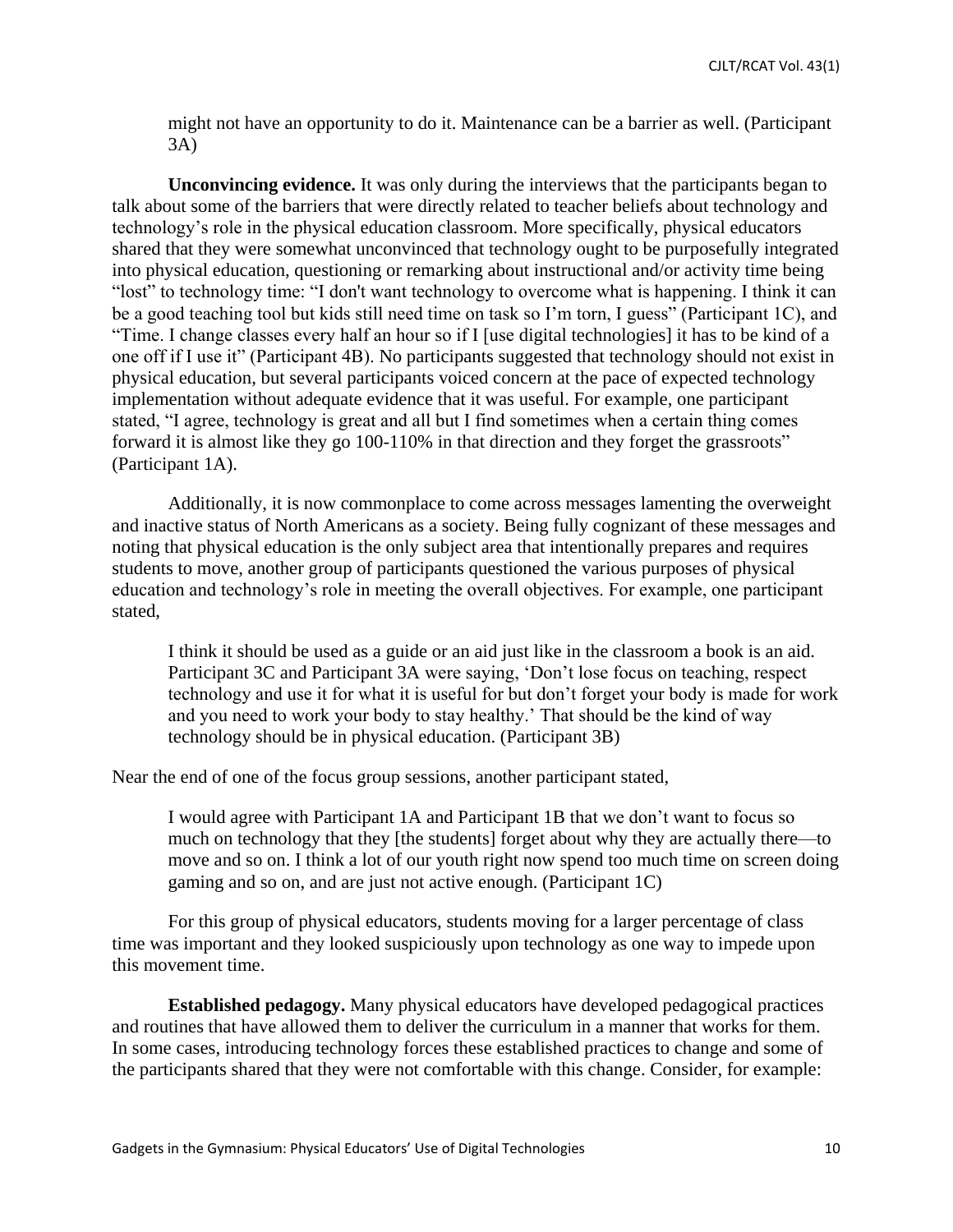I have tried using my iPad to input marks with our power school I thought what would be very convenient but I find trying to do it I am looking away from students and I am really hesitant to put my head down and try to input marks without watching the students so I tend not to do that. I am still doing a quick paper and pencil or just taking the video and pictures and looking at them later. (Participant 3A)

# **Discussion**

The frequent use of audio players reported in the survey results is not altogether surprising as this is in agreement with results found by Thomas and Stratton (2006). Audio players are still some of the most commonly used digital technologies. We suspect the most common use for these audio players is for participants to play music for their students during their physical education class or during part of their physical education class. For example, many physical educators play music as students enter the gymnasium, others play music for students during warm-up activities/times, and others play music during skill/game/activity practice. Additionally, dance is one of the categories of movement in all four of the provincial curriculums. Physical educators are required to teach some form of dance every year. We suspect many participants use audio players for these units and lessons.

The relatively low percentage of participants who reported using a computer daily or weekly was an unexpected finding. Given that many physical educators must, at the very least, record daily attendance on a computer, we can only suppose that many interpreted that these were not "teaching acts." In a similar manner, perhaps they did not view recording assessment and evaluation scores and comments on a database, and via a computer, as "teaching." Our conclusion then is to surmise that these participants do in fact use computers quite often—but they don't seem to use them very often for purposes any greater than record keeping.

The relatively absent use of iPads (i.e., 78% of physical educators never used them) speaks, we believe, to our earlier observation that the pace of technological change (and availability) impacts research results. That is, though it is clearly true that few participants used iPads in their instruction when they were initially surveyed, many schools and school districts in some of these four Atlantic provinces have subsequently provided iPads to their physical educators. That is, we began surveying participants just before iPad use was "taking off" by physical educators within these provinces. Had we completed this research one year later, we believe we would have found many more physical educators using iPads. Notwithstanding this suspicion, we note that in *some* of these provinces it is difficult to acquire the technology and/or there is resistance at both the school and district level. For example, one survey participant stated,

We have zero support when it comes to iPads in our district. I am still fighting to get them set-up on our network let alone to use in the gym. We are getting some resistance from the district level as well. (Participant 3B)

In another province, all teachers are required to use them daily. The participants from this province reported using their iPads in a variety of ways. For example,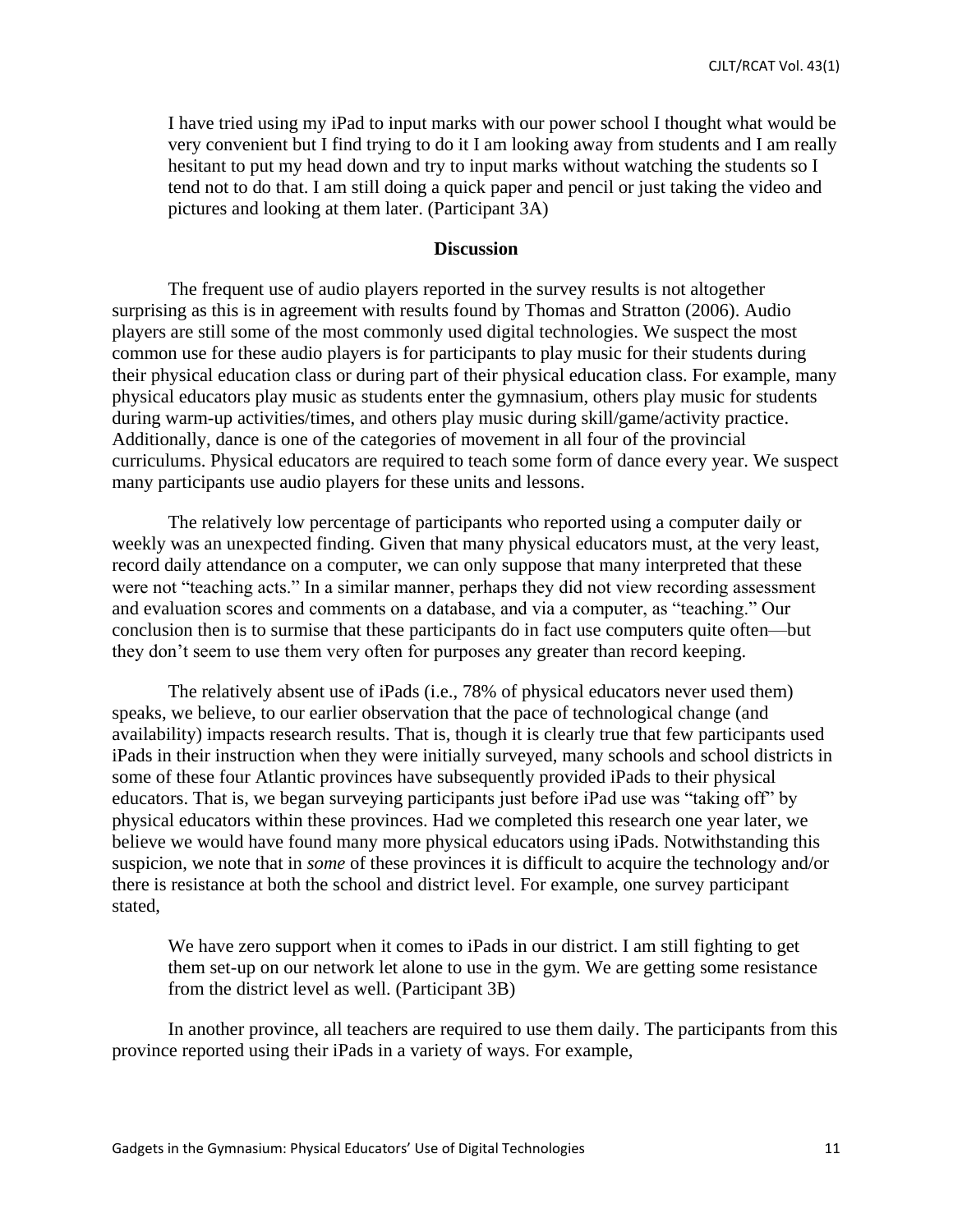We use it for video modeling, assessment, we use it for curriculum delivery as well as peer and student self-review. Taking a video of the student and the student then reviews the video and then with instruction is able to kind of self-correct. (Participant 2C)

Somewhat similarly, another participant stated, "As games are happening I video students performing certain skills or parts of games using strategies and then have a break in class, show the video, discuss some of the situations and then put them back into play" (Participant 1D). In addition to their use for performance analysis, physical educators also report using the iPad to demonstrate how a complicated game is played, or what the game looks like when being played at a high level. For example, one survey participant shared "after teaching a little bit of it [the game], you can go in and show them a video of the game and [how it is] played at a higher level; just to show them there is something else you can use or this is how fast paced the game can get" (Participant 2A).

We note that one of the focus group participants shared that she was attempting to use an iPad for assessment purposes but was uncomfortable looking away from students for what she perceived to be too long of a time period. Thus, she recorded the observation/assessment as she had done in the past (paper/pencil) then transferred the results to the iPad later. This is an interesting observation as here we see a physical educator attempting to use an iPad for assessment purposes—an idea that, in theory, is supposed to make assessment more efficient. However, in this case, it is deemed to be too time consuming and goes against what the physical educator believes to be best practice. Additionally, pedagogues instil in physical educators the importance of constant surveillance of their students. By turning her attention to the iPad, finding the appropriate student, and imputing a grade, she feels this takes too much time away from actually observing the students.

As is supported by other recent research findings (Weir & Connor, 2009), video players enjoy limited use within these participants' programs. Still, though few participants incorporate video players daily (1%) or weekly (10%), a sizeable portion use it monthly (32%). However, we failed to inquire about the uses they had for these video players. We would suspect that their use was in agreement with previous research (Woods, Goc Karp, Miao, & Perlman, 2008) that demonstrated teachers use these devices to aid the visual learner or show students videos of proper technique. Our own observations in local school communities seem to suggest that recording and playback of videos are some of the more common uses; movement analysis applications are employed rarely, if at all. We believe this infrequent use of video players may be due to the fact that iPads and their applications have the capability to do what video players have done in the past—and we also note that iPads are much lighter and easier to set up and use.

To us, it is promising that a full 88% of participants use exergaming never, or only once or twice a year. Our concern rests with the small number of participants who frequently include exergaming in their programs (e.g., 1% use it daily and/or 3% use it weekly). Quite frankly, we are somewhat skeptical of a physical education program that includes considerable opportunities for exergaming. Given that exergaming requires little-to-no movement instruction by physical educators as well as little-to-no authentic and transferable sport- or gymnastic-related movements, we see exergaming as an opportunity for students to achieve some physical activity—rather than some physical education. Accordingly, we are satisfied that this sort of digital technology was taken up by a very small minority of physical educators in the region.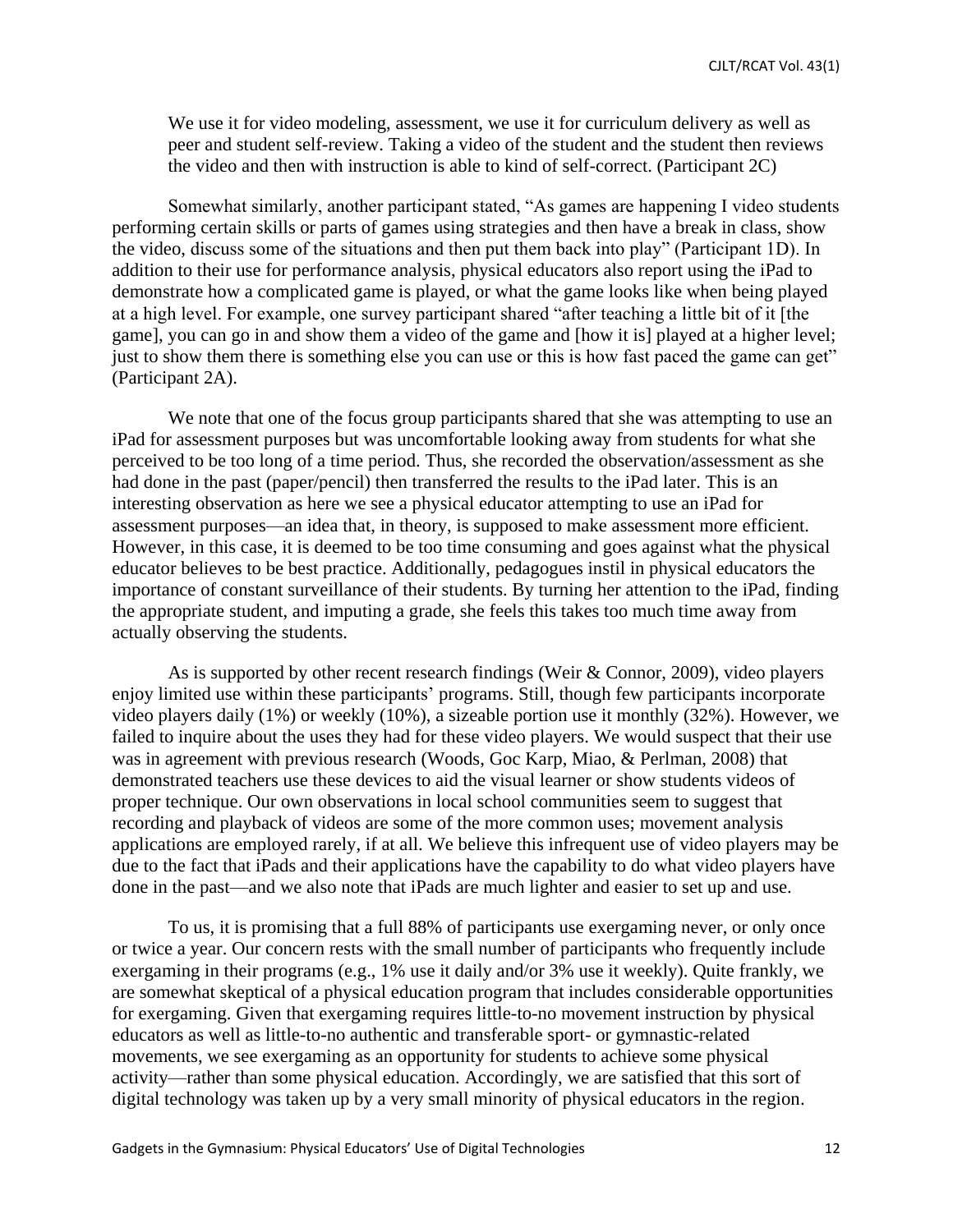National suggestions about limiting exergaming use (Chaput et al., 2013) are being heeded by Atlantic Canada's physical educators.

Fitness tracking devices are not a part of regular physical education instruction for many physical educators. Only 6% of the participants use them weekly, while 35% never use them (and an additional 43% only use them once or twice a year). Given the infrequent use of these devices, and informal conversations with teachers, we believe that they are used when teaching students about fitness tracking devices and/or body "measurements" for information and demonstration purposes, usually during fitness units. That is, they are being taken up by some physical educators within topics of individual lessons, rather than as tools for regular use.

Of the digital technologies listed, Dartfish technology was the least used by the participants. A full 88% never used Dartfish while 9% only used it once or twice a year. Moreover, this was the only digital technology that was not used daily or monthly by any of the 206 participants surveyed. Such limited use has not been due to a lack of effort by some. For example, considerable investments in resources and professional development have been provided to physical educators throughout parts of these provinces—seemingly to no avail. This finding resonates with Palao et al.'s (2015) findings; they found that—even after training and assistance with the software—participants could not be convinced of its effectiveness and use.

It is not surprising that "lack of resources" (whether the resource would be actual funding to buy specific equipment, lack of equipment provided by the school/district/province, or lack of available professional development time) was consistently mentioned as a barrier. This is similar to results found in other research (Woods et al., 2008). Given that most of these digital technologies are expensive, it is fair to wonder how, or why, schools might purchase them, especially given the current financial climate. When the technology is not provided, or funds are unavailable to purchase resources and provide the necessary professional development, physical educators cannot really be expected to be using them.

Physical educators' concerns related to time as a barrier to use have also been echoed in the literature (Woods et al., 2008). Their comments suggest that some physical educators have not found ways to include digital technologies, without also "losing" important and limited instructional time (e.g., logging in prior to class or having the class set up with the technology before school or during lunch). While digital technologies ostensibly should make one's tasks better or easier, here physical educators are suggesting that their inclusion is not seamless enough. Perhaps one way of addressing this is to ensure physical educators receive suitable required professional development so that they may develop the expertise to include them without also sacrificing their valuable instructional time. However, professional development in this area seems to be lacking as well.

Participants' hesitation to implement technology without convincing evidence of its ability to improve curricular outcomes can be seen as positive in that these physical educators need to be convinced that a technology will enhance teaching and/or learning before they are willing to adopt it. This is an admirable stance. Just over a decade ago, Thomas and Stratton (2006) voiced similar concerns and noted that research was "required to discover if ICT in PE is effective in the development of motor skill, and if so, how best to deliver the lesson utilising such equipment" (p. 631). More recently, Palao et al. (2015) noted little had been done to fill this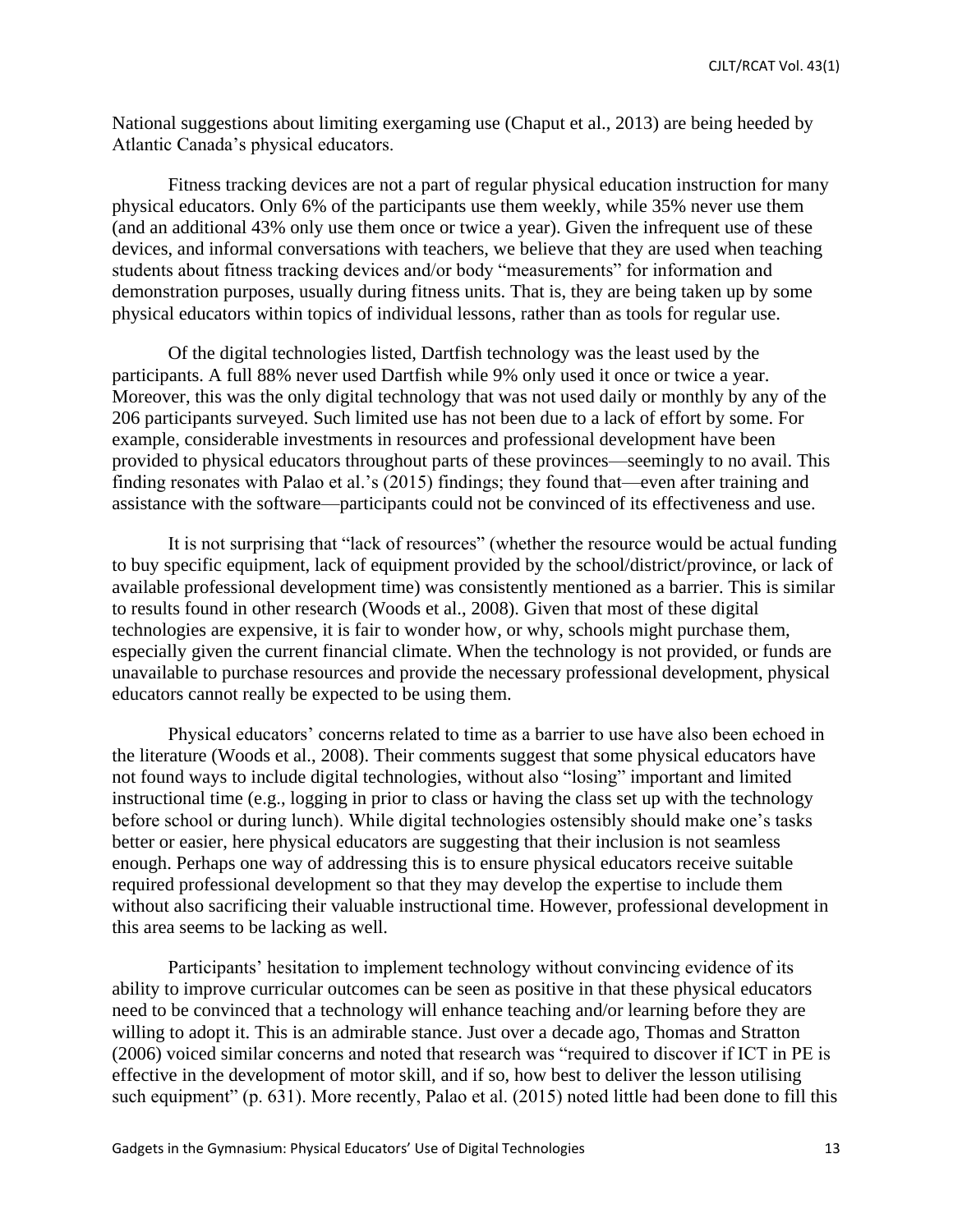research gap and they, consequently, attempted to begin such research by assessing the effectiveness of video feedback on student learning. Their results found that all three practice conditions—verbal feedback by the teacher, video and teacher feedback, and video and student feedback—produced improvements in skill *technique* but "when factoring in the quality and quantity of the execution, the best improvement was again obtained in the teacher-led video condition" (p. 59). Knowledge gains were also greater when the teacher was involved. Better task execution was obtained by the video and student feedback condition. While Palao et al.'s (2005) research demonstrated that video could be useful to assist student learning, the researchers noted that, "if it were not for the assistance of the research team, the teacher felt the technology would be too overwhelming to use" (p. 60). This is hardly convincing evidence.

Noting the reluctance of some physical educators in the present study, we suspect that not only will more solid evidence be required, but the technology will have to be easier to use. It should be noted that the video program used in the Palao et al. (2015) study was Dartfish—an observably less-than-user-friendly platform to use. We suspect future studies that use more portable devices, such as an iPad or iPod, might prove to be more convincing and could, consequently, have a greater impact on changing physical educators' beliefs and practices. Literature in general education (Ertmer & Ottenbreit-Leftwich, 2010) and physical education (Juniu, 2011) have begun to address this issue by providing suggestions on pedagogically appropriate ways to integrate technology so that it enhances student learning.

#### **Conclusion**

It is clear that most physical educators who participated in both the survey and the focus groups view technology as something that has the potential to contribute to physical education classes, though only in somewhat limited ways. The most commonly used devices that were repeatedly mentioned in the focus groups were iPads and SmartBoards. In most instances, the participants suggested that iPads could contribute positively to class via the use of video playback. With access to the device's own camera function or through the use of applications like Ubersense or Coach's Eye, physical educators could highlight specific features of a skill or game that might otherwise be inaccessible to the student (i.e., students cannot both complete an activity/skill and watch themselves at the same time). Physical educators who were using technology in this manner felt that the ability to point out specific aspects of a student's own performance (while the student was viewing herself/himself) made the feedback they provided more valuable for the student. As noted above, Palao et al. (2015) have begun to provide evidence in support of this belief.

With respect to SmartBoards, none of the focus group participants actually had a SmartBoard in their gymnasium but a couple had access to one in a nearby room. Those that had access to a SmartBoard and those who suggested it would be a welcome addition spoke of the interactive nature of the board to demonstrate various topics (e.g., the function of the lungs, game play elements, skill cues and components). Noting that physical educators often use their wall space (e.g., by having students throw or kick a ball against the wall in early stages of skill development), participants raised concerns about the potential loss of wall space and/or for the device being damaged if it was permanently attached to the gymnasium wall. This raised the issue of equipment storage. Regardless of these issues, most participants stated they were actively seeking a SmartBoard, or that it was on their "wishlist."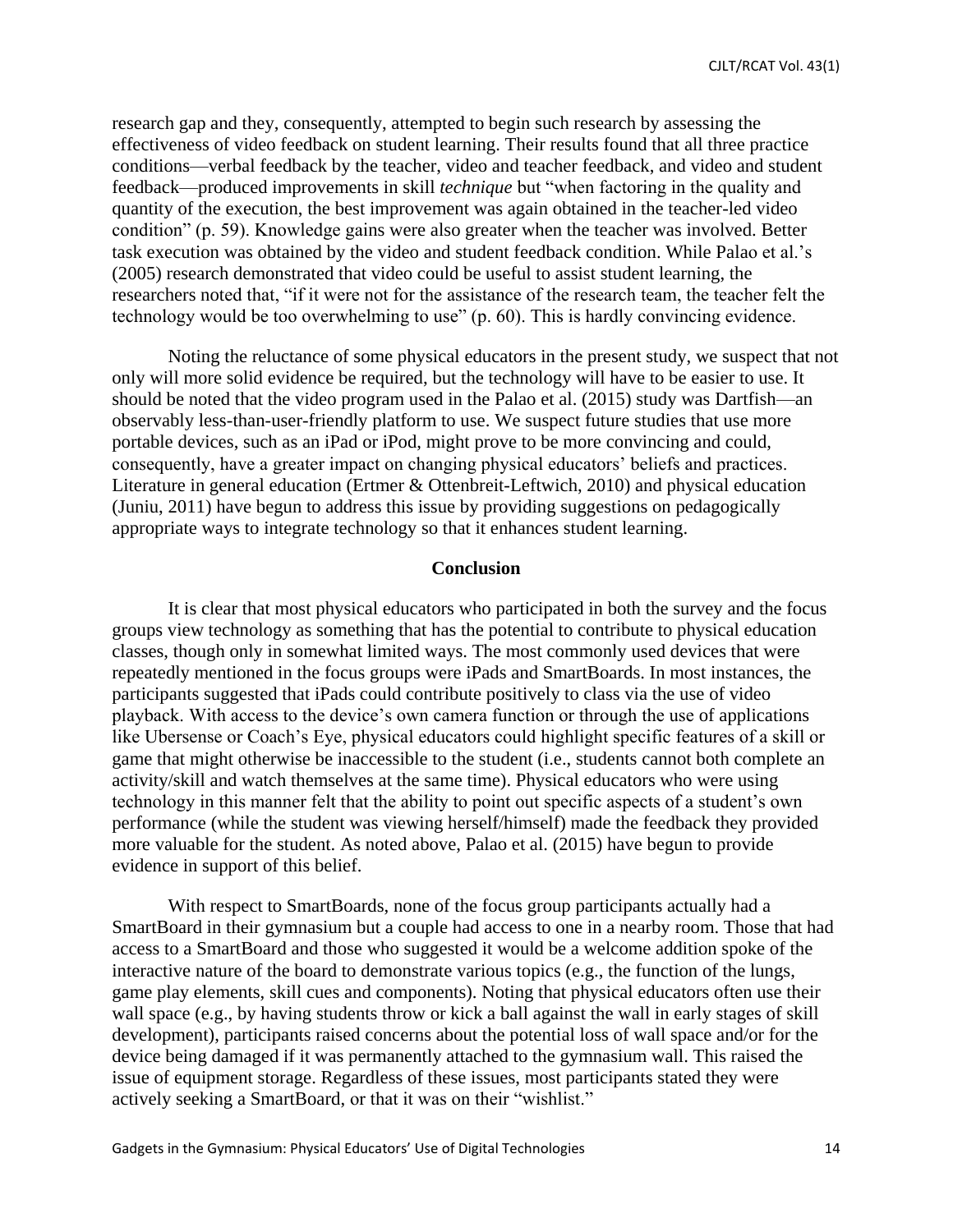Clearly it is not enough for physical educators to be aware of—or even to use—digital technologies in their teaching practice. That is, physical educators, like all teachers, ought to choose appropriate technologies to support their teaching—rather than designing lessons to "fit" with the available technology (Juniu, 2011). Expanding upon Shulman's (1987) initial conception of pedagogical content knowledge (PCK), technological pedagogical content knowledge (TPCK; Koehler & Mishra, 2008) requires physical educators to apply their knowledge of curriculum, pedagogy, and technology in a way that is suitable and adaptable to the educational context.

Similar to what others have suggested, some physical educators in this study viewed technology in an especially skeptical manner, believing that the introduction of technology necessarily detracts from the core principal of physical education—to get people moving for learning (Casey & Jones, 2011; Stidder & Capel, 2010). Indeed, as has been observed by others, technology has undoubtedly contributed to the decline in children's and youth's physical activity (Finkenberg, 2008; Nigg, 2003). With this observation, it is certainly understandable for some to therefore wonder why we are looking to technology to improve physical education (or physical activity). In response to this, it must be noted that national teacher organizations such as CAEP and SHAPE America (as well as discipline-specific organizations such as NASPE) all include statements related to expectations that physical educators will use technology to enhance student learning. This is interesting considering there appears to be a lack of research directly examining the impact of technology on student learning in physical education.

We suspect other teacher educators and physical educators across the country will be able to relate to many of our findings. That is, they will see variations in the availability and support for the use of technology across their provinces/states, their district, and within their own school. They may be experiencing the difficulty of trying to keep up with the acquisition and use of the newer products and updated applications. Similarly, they may be familiar with the frustrations related to accessing adequate professional development when the technology does become available. Additionally, we suspect the physical educators in this study are representative of many across the country—from those who embrace technology fully to those who continue to question its value. Those who are slower to embrace technology appear to need evidence that it will improve practice. If not, why bother? This should be an area of future research.

As others have noted (Ertmer, 1999; Ertmer & Ottenbreit-Leftwich, 2010; Palao et al., 2015; Wyant, Jones, & Bulger, 2015), changing beliefs with respect to technology integration is difficult but required if physical educators are going to begin to utilize it in their lessons. However, for this to happen a few simple conditions must be met. First, the technology must enhance what the physical educator is currently doing. It cannot simply mimic what she or he can do; it must instead do those functions better, more quickly, or more efficiently. For example, a physical educator does not need to log into a wireless network, load a grouping application on an iPad, shake the iPad, and wait for the application to randomly assign students to groups when it can be done twice as quickly without carrying around an electronic device in one's hands. Second, the use of digital technology must not be too time consuming to both set up and subsequently use in class. If the use of technology requires too much additional set up or planning time on top of an already overcrowded schedule, and/or it detracts from student time on task in class, many physical educators will be reluctant to use it. Third, and most importantly, physical educators must be convinced that technology will help them reach curricular outcomes.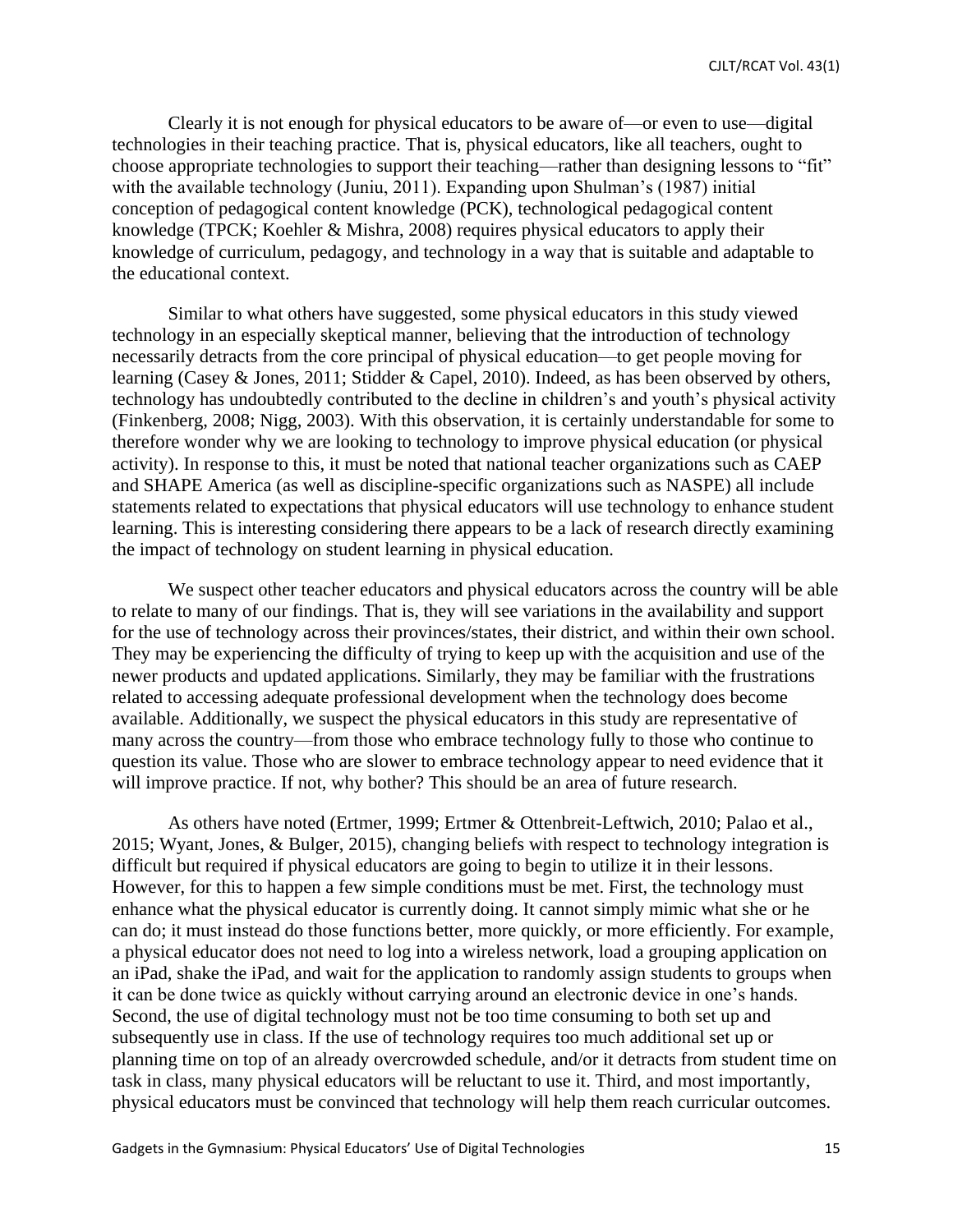In summary, the majority of physical educators may be willing to implement and use digital technologies when they enhance their practice and student learning. Without those possible outputs, potentially useful digital technologies risk simply becoming gimmicky gadgets in the gymnasium.

# References

- Baranowski, T., Buday, R., Thompson, D. I., & Baranowski, J. (2008). Playing for real: Video games and stories for health related behavior change. *American Journal of Preventative Medicine,* 34(1), 74-82. doi:10.1016/j.amepre.2007.09.027
- Casey, A., & Jones, B. (2011). Using digital technology to enhance student engagement in physical education. *Asia-Pacific Journal of Health, Sport and Physical Education, 2*(2), 51-66. doi:10.1080/18377122.2011.9730351
- Chaput, J. P., LeBlanc, A. G., McFarlane, A., Colley, R. C., Thivel, D., Biddle, S. J. H., Maddison, R., Leatherdale, S. T., & Tremblay, M. S. (2013). Active Healthy Kids Canada's position on active video games for children and youth. *Paediactrics & Child Health,* 18(10), 529-532.
- Chorney, D. (2014). Technology in health and physical education. In D. B. Robinson & L. Randall (Eds.), *Teaching physical education today: Canadian perspectives* (pp. 259-273). Toronto, Canada: Thompson Educational Publishers.
- Clapham, E. D. (2011). Supporting new PE with technology. In L. Ciccomascolo  $\&$  E. Sullivan (Eds.), *The dimensions of physical education and health education: An introduction to the discipline* (pp. 234-242). Sudsbury, MA: Jones and Bartlett.
- Clapham, E., Sullivan, E.C., & Ciccomascolo, L. E. (2015). Effects of a physical education supportive curriculum and technological devices on physical activity. *The Physical Educator, 72*(1), 102-116. Retrieved from [http://digitalcommons.uri.edu/kinesiology\\_facpubs/8/](http://digitalcommons.uri.edu/kinesiology_facpubs/8/)
- Council for the Accreditation of Teacher Education (CAEP). (2013). *The ACEP accreditation standards.* Retrieved from <http://www.caepnet.org/standards/introduction>
- Crawford, S., & Fitzpatrick, P. (2015). The use of mobile digital technology and iPod Touches in physical education. In Y. Zhang (Ed.), *Handbook of mobile teaching and learning* (pp. 1- 9). Berlin, Germany: Springer. doi:10.1007/978-3-642-41981-2\_72-1
- Creswell, J. W. (2005). *Educational research: Planning, conducting, and evaluating quantitative and qualitative research* (2nd Ed.). Upper Saddle River, NJ: Pearson Education.
- Cummiskey, M. (2011). There's an app for that: Smartphone use in health and physical education. *Journal of Physical Education, Recreation & Dance, 82*(8), 24-29. doi:10.1080/07303084.2011.10598672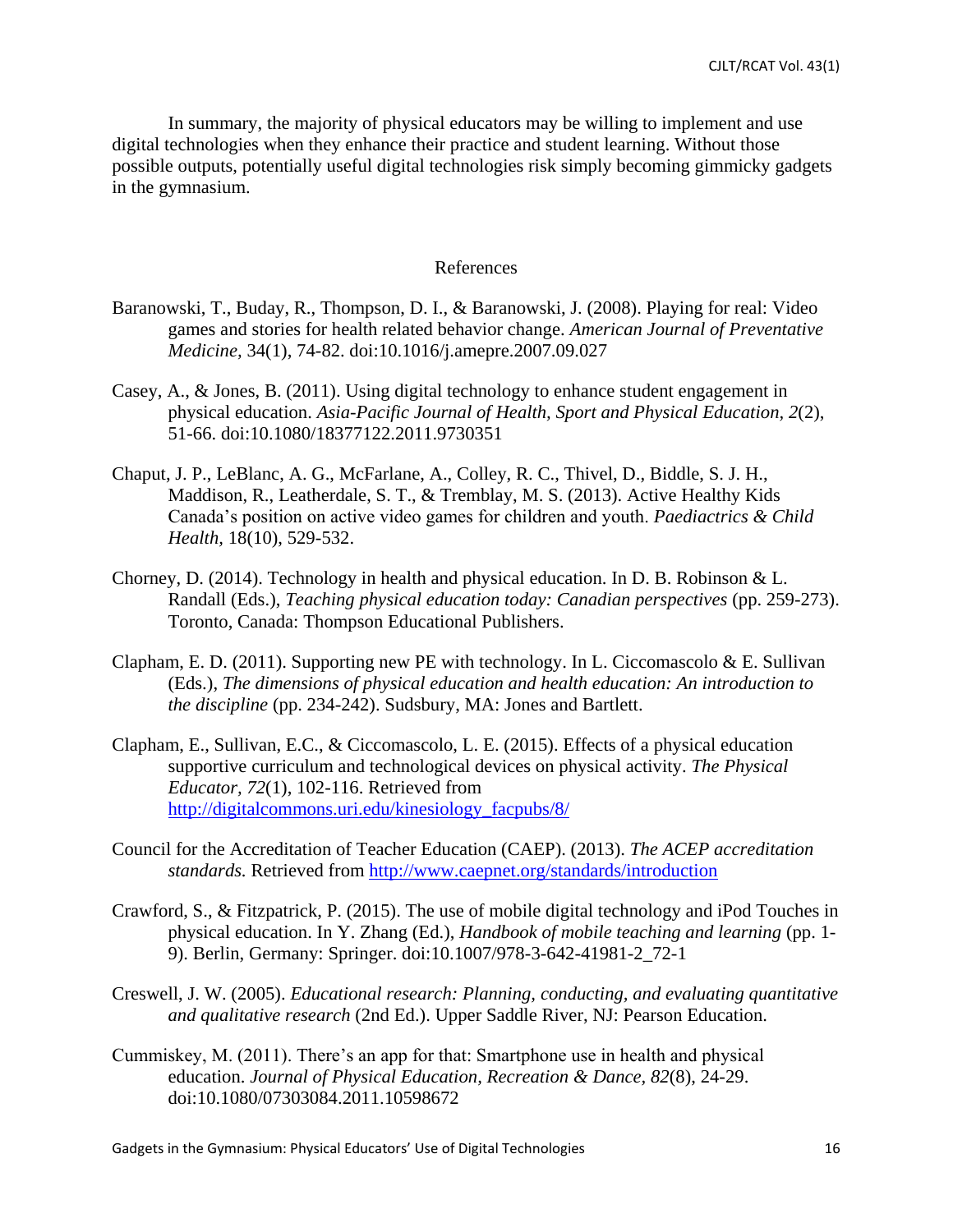- Dickey, M. D. (2005). Engaging by design: How engagement strategies in popular computer and video games can inform instructional design. *Educational Technology, Research and Design, 53*(2), 67-83. doi:10.1007/BF02504866
- Ennis, C. D. (2013). Implications of exergaming for the physical education curriculum in the 21st century. *Journal of Sport and Health Science, 2*(3), 152-157. doi:10.1016/j.jshs.2013.02.004
- Ertmer, P. (1999). Addressing first- and second-order barriers to change: Strategies for technology integration. *Educational Technology Research and Development, 47*(4), 47- 61. doi:10.1007/BF02299597
- Ertmer, P., & Ottenbreit-Leftwich, A. (2010). Teacher technology change: How knowledge, confidence, beliefs, and culture intersect. *Journal of Research on Technology in Education, 42*(3), 255-284. Retrieved from<https://eric.ed.gov/?id=EJ882506>
- Finkenberg, M. E. (2008). Future choices, future trends in technology and kinesiology and physical education. *Quest, 60*(1), 434-442. doi:10.1080/00336297.2008.10483590
- Fogel, V., Miltenberger, R., Graves, R., & Koehler, S. (2010). The effects of exergaming on physical activity among inactive children in a physical education classroom. *Journal of Applied Behaviour Analysis, 43*(4), 591-600. doi:10.1901/jaba.2010.43-591
- Forrest, G. (2009). Physical education: Using iPods to enhance the teaching of games in physical education. In J. Herrington, A. Herrington, J. Mantei, I. Olney, & B. Ferry (Eds.), *New technologies, new pedagogies: Mobile learning in higher education* (pp. 87-98). Wollongong, Australia: University of Wollongong.
- Goktas, Z. (2012). The attitudes of physical education and sport students towards information and communication technologies. *TechTrends, 56*(2), 22-30. doi:10.1007/s11528-012- 0560-x
- Green, N. (2002). Using ICT within PE—Its impact on a working department. *The British Journal of Teaching Physical Education, 33*(2), 25. Retrieved from <http://researchonline.ljmu.ac.uk/561/>
- Harris, F. (2009). Visual technology in physical education using Dartfish video analysis to enhance learning: An overview of the Dartfish project in New Brunswick. *Physical & Health Education Journal, 74*(4), 24-25.
- Hayes, E., & Silberman, L. (2007). Incorporating video games into physical education. *Journal of Physical Education, Recreation and Dance, 7*8(3), 18-24. Retrieved from <https://eric.ed.gov/?id=EJ794565>
- Janz, K. F. (2002). Use of heart rate monitors to assess physical activity. In G. J. Welk (Ed.), *Physical activity assessments for health-related research* (pp. 143-161). Champaign, IL: Human Kinetics.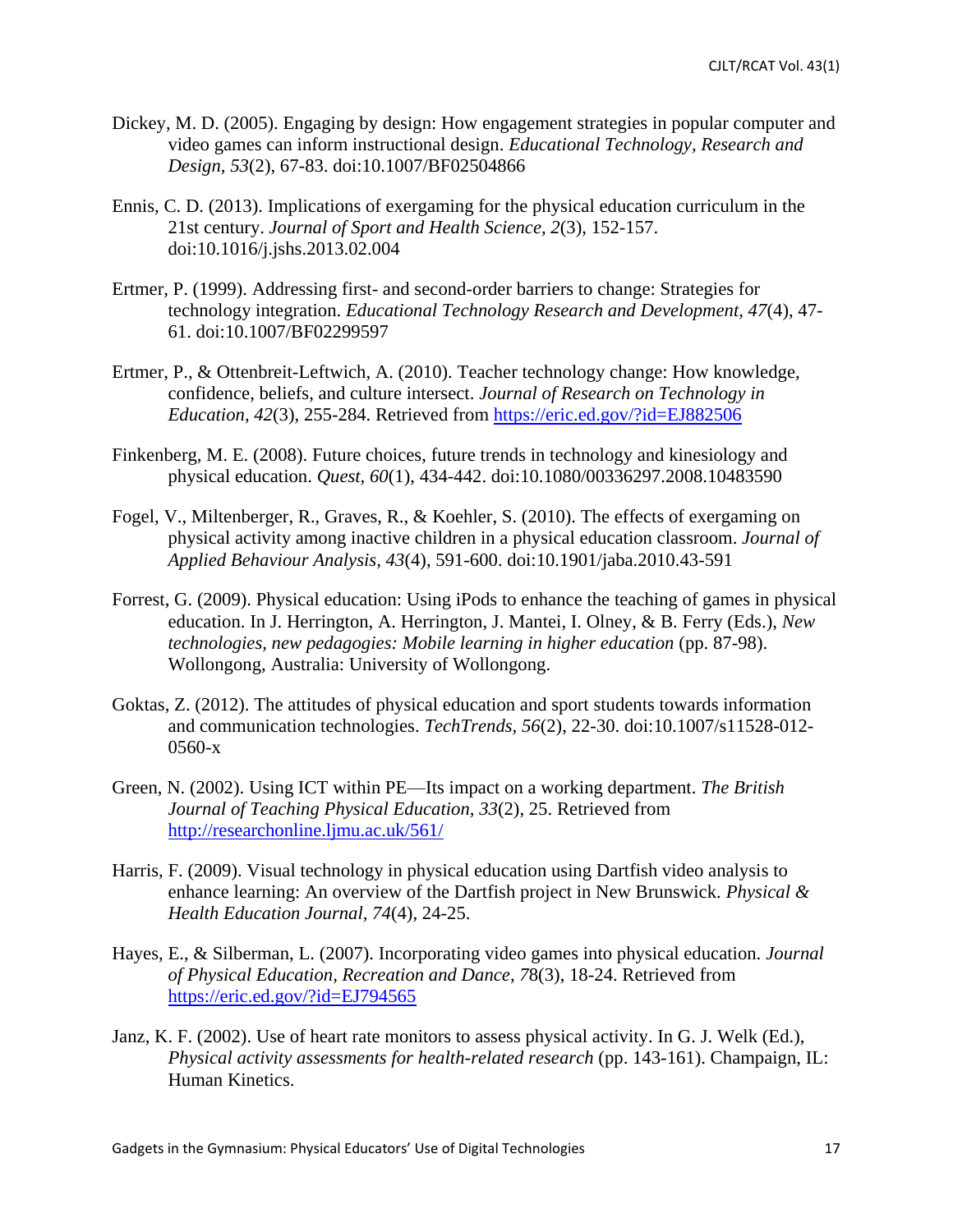- Juniu, S. (2011). Pedagogical uses of technology in physical education. *Journal of Physical Education, Recreation & Dance, 82*(9), 41-49. doi:10.1080/07303084.2011.10598692
- Khaddage, F. (2013). The iPad global embrace! Are we branding mobile learning? *in SITE 2013:Proceedings of Society for Information Technology & Teacher Education International Conference 2013* (pp. 3234-3240). Chesapeake, VA: Association for the Advancement of Computing in Education (AACE).
- Koehler, M. J., & Mishra, P. (2008). Introducing TPCK. In AACTE Committee on Innovation and Technology (Ed.), *The handbook of technological pedagogical content knowledge (TPCK) for educators* (pp. 3-29). New York, NY: American Association of Colleges of Teacher Education & Routledge.
- Lloyd, R. J. (2011). Awakening movement consciousness in the physical landscapes of literacy: Leaving, reading and being moved by one's trace. *Phenomenology & Practice, 5*(2), 73- 95. Retrieved from <https://ejournals.library.ualberta.ca/index.php/pandpr/article/view/19846>
- Mandigo, J. L., Thompson, L. P., Spence, J. C., Melnychuk, N., Schwartz, M., Causgrove Dunn, J., & Marshall, D. (2004). A descriptive profile of physical education teachers and related program characteristics in Alberta. *The Alberta Journal of Educational Research, 50*(1), 87-102.
- Martin, J., McCaughtry, N., Kulina, P., Cothran, D., & Faust, R. (2008). The effectiveness of mentoring-based professional development on physical education teachers' pedometer and computer efficacy and anxiety. *Journal of Teaching in Physical Education, 27*(1), 68-82. doi:10.1123/jtpe.27.1.68
- McCaughtry, N., Oliver, K. L., Dillon, S. R., & Martin, J. J. (2008). Teachers' perspectives on the use of pedometers as instructional technology in physical education: A cautionary tale. *Journal of Teaching in Physical Education, 27*(1), 83-99. doi:10.1123/jtpe.27.1.83
- Mears, D. (2009). Podcasts and wiki's: Delivering content information using technology. *Strategies: A Journal for Physical and Sport Educators, 23*(1), 29-34.
- Morgan, C. F., Pangrazi, R. P., & Beighle, A. (2003). Using pedometers to promote physical activity in physical education. *Journal of Physical Education, Recreation and Dance 4*(7), 33-38. doi:10.1080/07303084.2003.10609235
- National Association for Sport and Physical Education. (2009a). *Appropriate use of instructional technology in physical education.* Reston, VA: Author.
- National Association for Sport and Physical Education. (2009b). *National standards & guidelines for physical education teacher education*. Reston, VA: Author.
- National Council for the Accreditation of Teacher Education. (2008). *Professional standards for the accreditation of schools, colleges, and departments of education*. Retrieved from <http://www.ncate.org/>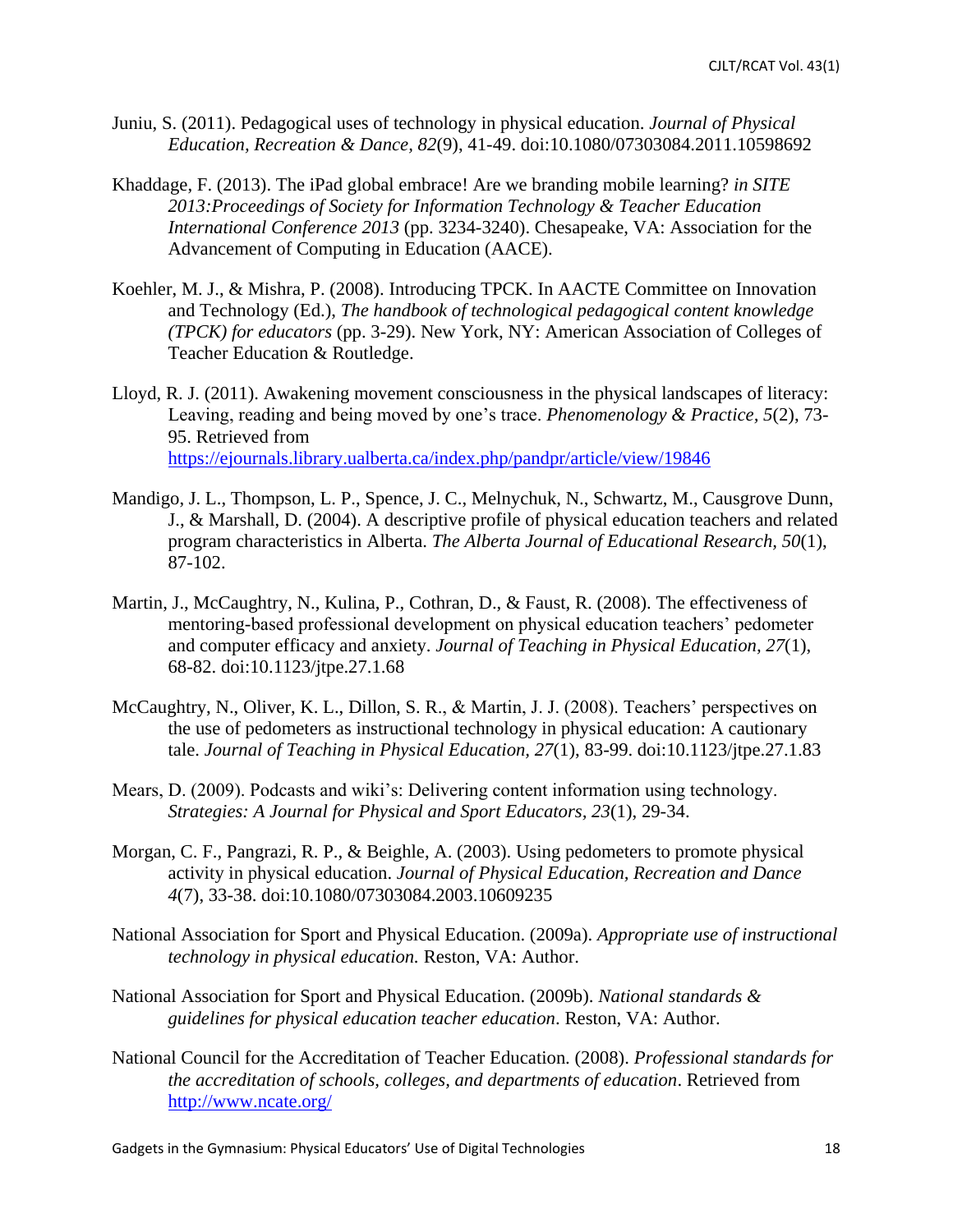- Nigg, C. R. (2003). Technology's influence on physical activity and exercise science: The present and the future. *Psychology of Sport and Exercise, 4*(1), 57-65. doi:10.1016/S1469-0292(02)00017-1
- Palao, J. M., Hastie, P. A., Guerrero Cruz, P., & Ortega, E. (2015). The impact of video technology on student performance in physical education. *Technology, Pedagogy and Education, 24*(1), 51-63. doi:10.1080/1475939X.2013.813404
- Pangrazi, R., Beighle, A., & Sidman, C. (2003). *Pedometer power: 67 lessons for K-12*. Champaign, IL: Human Kinetics.
- Papastergiou, M. (2009). Exploring the potential of computer and video games for health and physical education: A literature review. *Computers & Education, 53*(3), 603-622. doi:10.1016/j.compedu.2009.04.001
- Partridge, J. A., King, K. M., & Bian, W. (2011). Perceptions of heart rate monitor use in high school physical education classes. *Physical Educator, 68*(1), 30-44. Retrieved from <http://js.sagamorepub.com/pe/article/view/27>
- Perlman, D., Forrest, G., & Pearson, P. (2012). Nintendo Wii: Opportunities to put the education back into physical education. *Australian Journal of Teacher Education, 37*(7), 85-94. doi:10.14221/ajte.2012v37n7.6
- Randall, L., Robinson, D. B., & Fletcher, T. (2014). A descriptive profile of physical education teachers and programs in Atlantic Canada. *McGill Journal of Education, 49*(1), 41-66. doi:10.7202/1025771ar
- Robinson, D. B., & Randall, L. (2016). Smooth sailing or stormy seas? Atlantic Canadian physical educators on the state and future of physical education. *Canadian Journal of Education, 39*(1), 1-31. Retrieved from [http://www.cje-rce.ca/index.php/cje](http://www.cje-rce.ca/index.php/cje-rce/article/view/1984)[rce/article/view/1984](http://www.cje-rce.ca/index.php/cje-rce/article/view/1984)
- Society of Health and Physical Educators (SHAPE) America. (n.d.). *Physical education teacher education: 2008 initial physical education teacher education standards.* Retrieved from <http://www.shapeamerica.org/accreditation/peteacherprep.cfm>
- Shulman, L. S. (1987). Knowledge and teaching: Foundations of the new reform. *Harvard Educational Review, 57*(1), 1-22. doi:10.17763/haer.57.1.j463w79r56455411
- Staiano, A. E., & Calvert, S. L. (2011). Exergames for physical education courses: Physical, social, and cognitive benefits. *Child Development Perspectives, 5*(2), 93-98. doi:10.1111/j.1750-8606.2011.00162.x
- Stidder, G., & Capel, S. (2010). Using information and communications technology to support learning and teaching in PE. In S. Capel & M. Whitehead (Eds.), *Learning to teach physical education in the secondary school* (pp. 183-196). London, England: Routledge.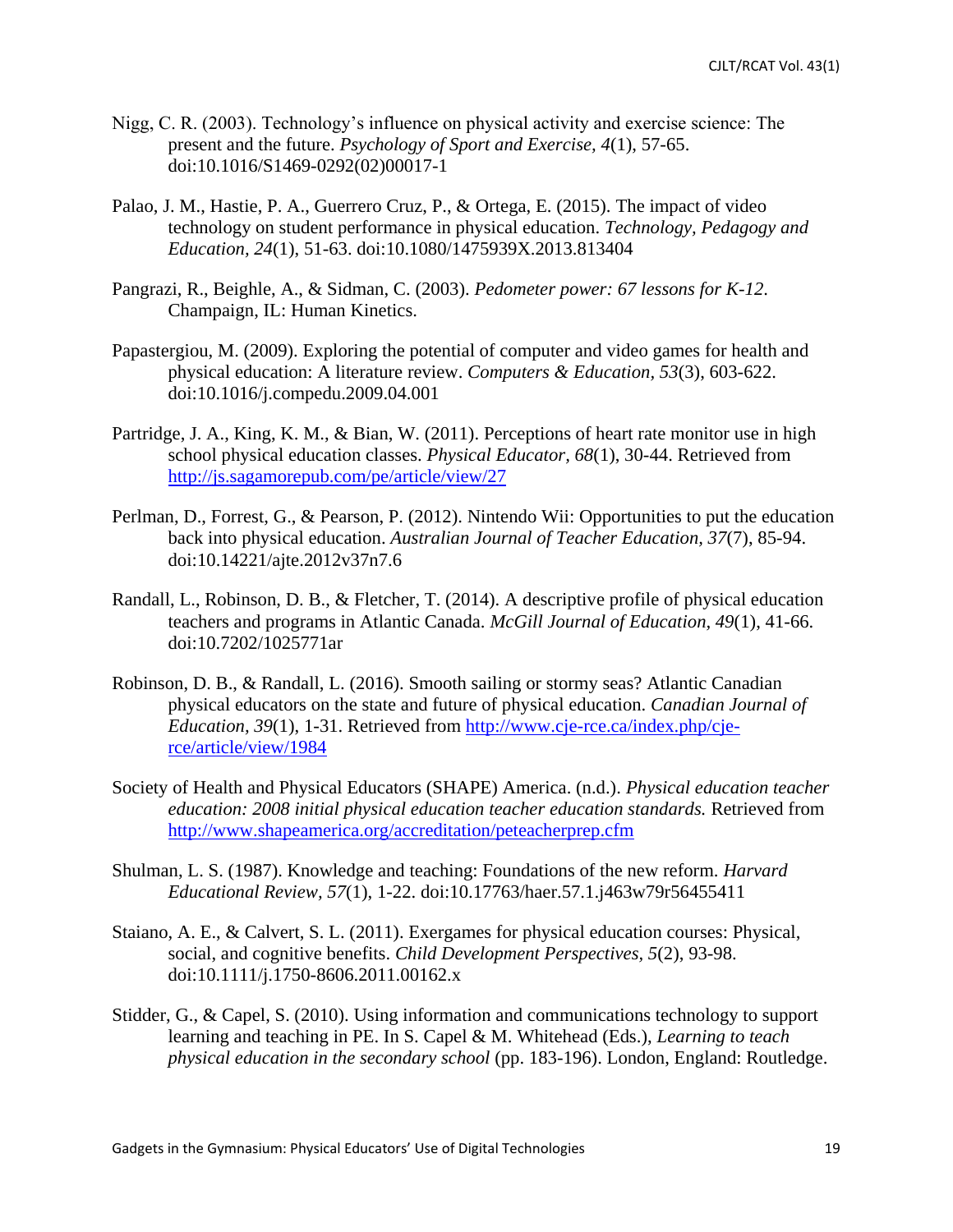- Tearle, P. (2003). ICT implementation: What makes the difference? *British Journal of Educational Technology, 34*(5), 567-584. doi:10.1046/j.0007-1013.2003.00351.x
- Tearle, P., & Golder, G. (2008). The use of ICT in the teaching and learning of physical education in compulsory education: How do we prepare the workforce of the future? *European Journal of Teacher Education, 31*(1), 55-72. doi:10.1080/02619760701845016
- Thomas, A., & Stratton, G. (2006). What we are really doing with ICT in physical education: A national audit of equipment, use, teacher attitudes, support, and training. *British Journal of Educational Technology, 37*(4), 617-632. doi:10.1111/j.1467-8535.2006.00520.x
- Weir, T., & Connor, S. (2009). The use of digital video in physical education. *Technology,*  Pedagogy and Education, *18*(2), 155-171. doi:10.1080/14759390902992642
- Woods, M. L., Goc Karp, G., Miao, H., & Perlman, D. (2008). Physical educators' technology competencies and usage. *Physical Educator, 65*(2), 82-99. Retrieved from <http://ro.uow.edu.au/edupapers/319/>
- Wyant, J., Jones, E., & Bulger, S. (2015). A mixed methods analysis of a single-course strategy to integrate technology into PETE. *Journal of Teaching in Physical Education, 34*(1), 131-151. doi:10.1123/jtpe.2013-0114